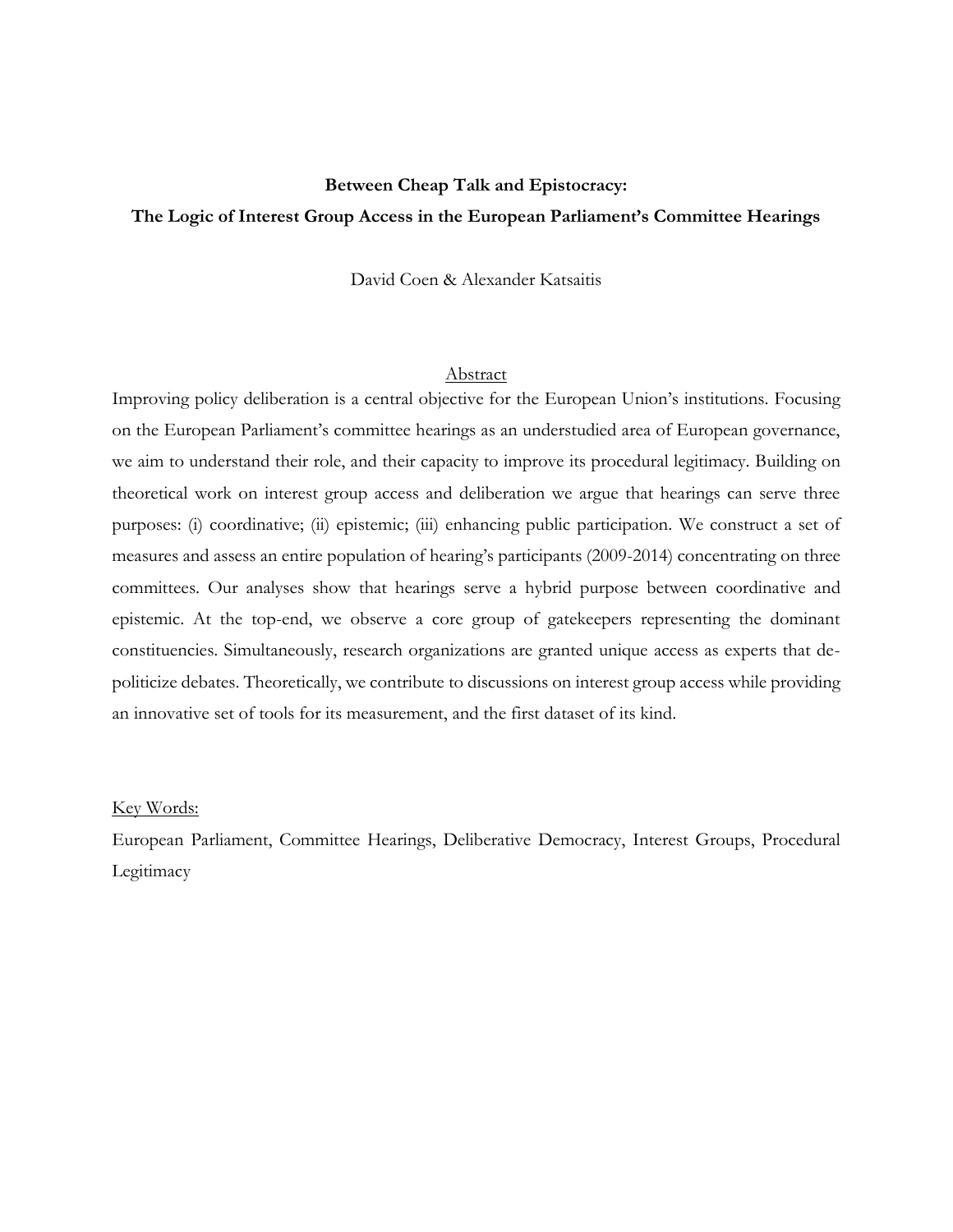# **1| INTRODUCTION**

In its White Paper on European governance reform, the Commission made interest group participation in policy deliberation a central objective under its aim for ''Better involvement, more openness" (Commission 2001 p. 5). Increasing distrust towards politics in Brussels led the EU to adopt a series of measures to boost its democratic credentials and improve its decision making procedures. Over the past 10 years the EU expanded its use of policy deliberation mechanisms as a standard practice, and provided financial support for civil society mobilization. Beyond its inputs and outputs these actions are targeted at increasing its throughput legitimacy, the quality of governance processes; addressing concerns over issues such as biased interest group access, institutional capture by insiders, and lack of transparency (Schmidt 2013).

Despite its popularity within institutional circles the remedy has been contested. Conceptually, scholars question whether such procedures can expand participation beyond established insiders (Broscheid and Coen 2003). Significantly, notwithstanding work on the Commission (Pollack 2003; Joerges & Neyer 1997; Bunea 2017) the literature misses systematic analyses normatively testing such mechanisms in other EU institutions (however, see Fasone & Lupo 2015). In particular, the European Parliament (EP) faces growing alarms over business access to such procedures, giving it an upper hand to impact legislative proposals in areas of public interest (Euractiv 2017). By concentrating discussions on Brussels' procedural (il-) legitimacy to the usual suspect in Berlaymont we treat such mechanisms in other institutions as a black box and limit the scope of the debate.

In this paper, we aim to assess which interest groups access the EP's deliberative processes focusing on its hearings as an understudied area of European governance. Committee hearings are one of the few forums where the parliament invites organizations to provide information and deliberate on policy issues. Two connected questions come up: How open are hearings to interest groups? Do they include some interest groups more than others?

We answer these questions by arguing that hearings can serve three ideal-type purposes which in turn impact the interest group participants. First, hearings can be used as a coordinative procedure that allows policy stakeholders and policy-makers to frame the broader discussion over an issue, in line with information-exchange models and pluralist approaches to EU lobbying (Farrel & Rabin 1996;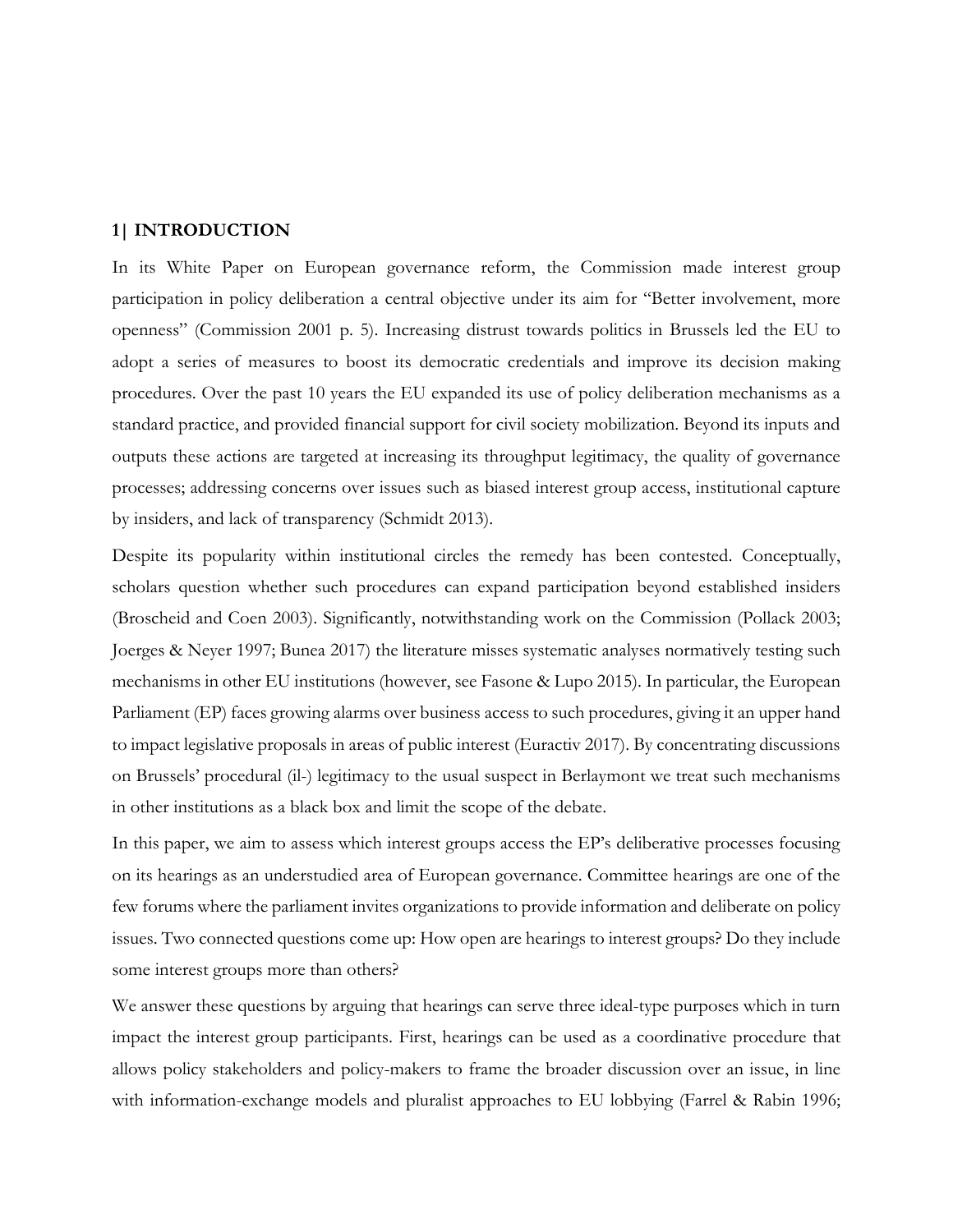Richardson 2000). This will lead to the same representative organizations participating creating insiders that are primarily business groups and associations. Second, hearings can be used as epistemic procedures inviting research organizations whose expertise plays a de-politicizing role, allowing MEP's to pivot their views towards a common majority (Egeberg et al. 2003; Estlund 2009). Third, hearings are used to maximize the institution's democratic credentials as a public participatory procedure that links the EP with citizens by elevating public issues into a political arena (Adams 2004; Wood 2015). They will give access to diverse public interest groups, such as civil society, to discuss citizens' perspectives over various issues.

We test our argument in the context of the EP, the institution charged with improving the EU's democratic legitimacy, focusing on three committees: the committee on economic & financial affairs (ECON), the committee on internal market & consumer protection (IMCO), and the committee on civil liberties, justice & home affairs (LIBE). We assess which were the specific organizations represented by speakers participating in committees' hearings across the  $7<sup>th</sup>$  legislature (2009-2014). We map the entire population of groups participating, and examine them using a set of empirical measurements we develop to assess how open the committees are to different types of interest groups relative to the participants, and relative to the population of active lobbyists each committee faces (accredited lobbyists). We also examine to what extent specific organizations participate in different hearings, and conduct a network analysis which tests whether they participate in hearing across committees.

Addressing this research question is relevant in a number of ways. Interest group theories are widely used in assessing actors' access across the Commission's formal deliberation processes, yet the EP's processes are side-lined. This is in part due to the challenge of data availability and the difficulty it poses in testing normative criteria of access. By looking into hearings we gain valuable insight into the EP's committees, and appreciate hearings' role from a conceptual perspective. Furthermore, we can understand how the EP uses hearings as a procedure i.e. whether it is used as a top-down tool to broaden the pool of participants or if it is used to reduce information costs in the policy-making process.

The results paint an intricate image where hearings serve a purpose between coordination and epistemic justification, rather than enhancing public participation. While the primary participants reflect the main groups mobilized around specific committees, in relative terms research organizations such as think tanks and universities are granted unique access. Interestingly, public interest groups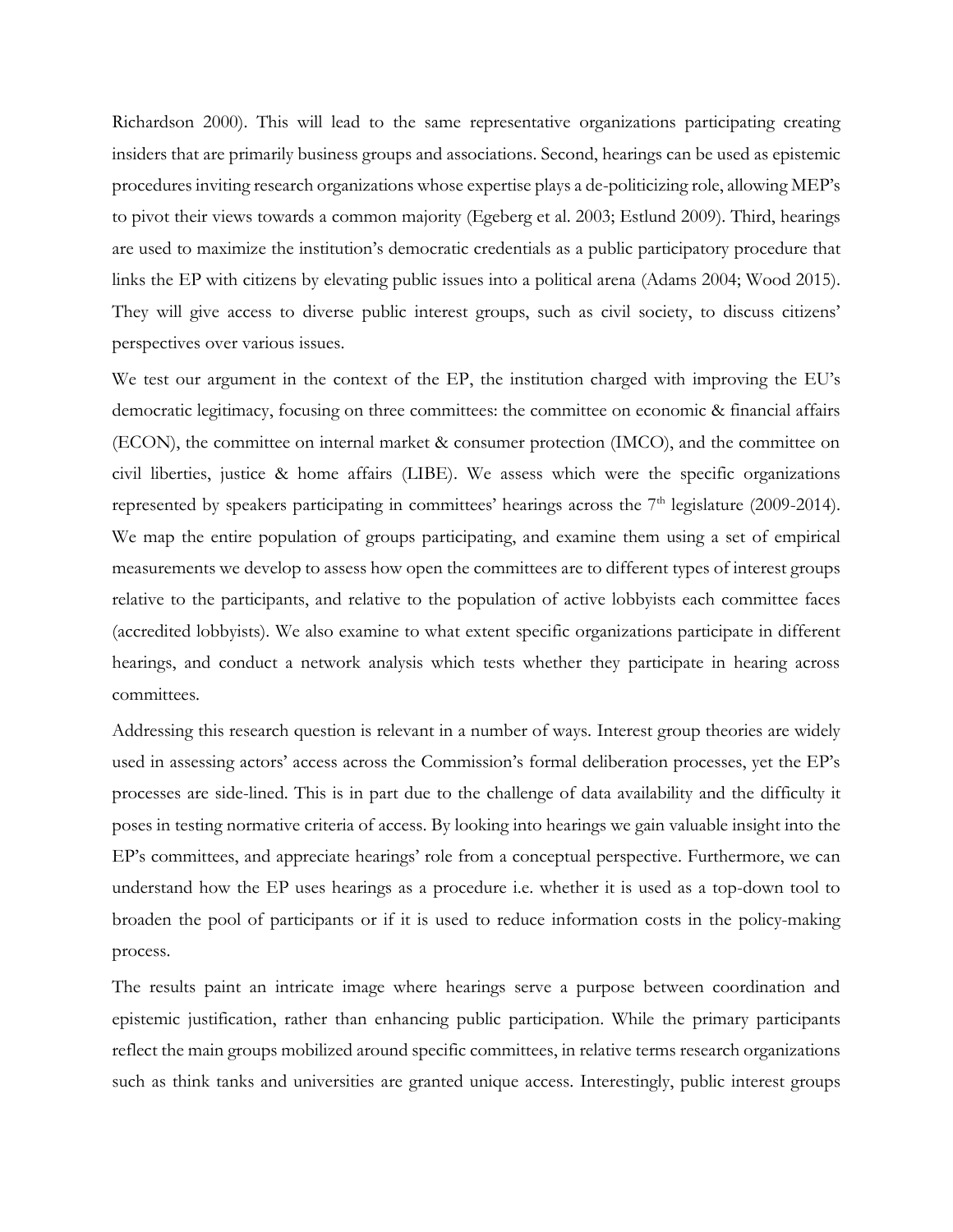such as non-governmental organizations are likelier to have insider status with specific organizations repeatedly participating in committee hearings.

We contribute to a growing literature assessing interest group access to parliamentary hearings (see Chaques-Bonafont & Munoz Marquez 2016; Pedersen et al. 2015); and indirectly contribute to broader discussions linked to deliberation in representative institutions (Eriksen & Fossum 2012; Weale 2007). Theoretically, we contribute to criteria of access by elaborating on analytic measures of openness and inclusiveness. Empirically, we provide the first systematic study identifying and mapping the entire population of participants invited to committee hearings creating an original data set of 357 participants across 74 events. Methodologically, we innovate through meticulous archival work which provides a fine-grained identification of specific groups, and links them to hearings across an entire legislature. By implication we provide material for further policy research into the relationship between stakeholders and policy deliberation in European governance. Overall, we address a key issue in EU studies, measuring the relationship between the EP's formal procedures and interest group access in a valid and reliable manner.

The paper begins by discussing hearings and their potential role as a procedure through different theoretical perspectives, and proceeds to discuss criteria and measurements. Then follow the research design, analysis, and finally the discussion/ implications are presented.

### **2| HEARINGS & DELIBERATION AS PROCEDURE**

In most congresses and parliaments, committee hearings allow for the exchange of views between members of the parliament and interest groups over policy issues (Leyden 1995). Serving a multipurpose role they can be used to highlight government successes or failures, to defuse political tensions, to signal other players, or simply to draw expertise. Significantly, these processes are extremely selective, from thousands of interests knocking on the committee door only a fraction will be invited; making their participants a select group of speakers with a unique admission badge.

The EP's Rules of Procedure (2017) broadly outline who can attend committee hearings: '*By special decision of a committee any other person may be invited to attend and to speak at a meeting'*. The EP also uses other forms of procedures, such as inquiries to hold actors accountable over issues related to the breach of the rules of procedure or ethical codes e.g. an ethics inquiry. Committees also employ 'exchange of views' or 'debates' when they invite institutional representatives and/ or experts for debates on specific issues e.g. the European Central Bank's (ECB) members to discuss the financial crisis. These events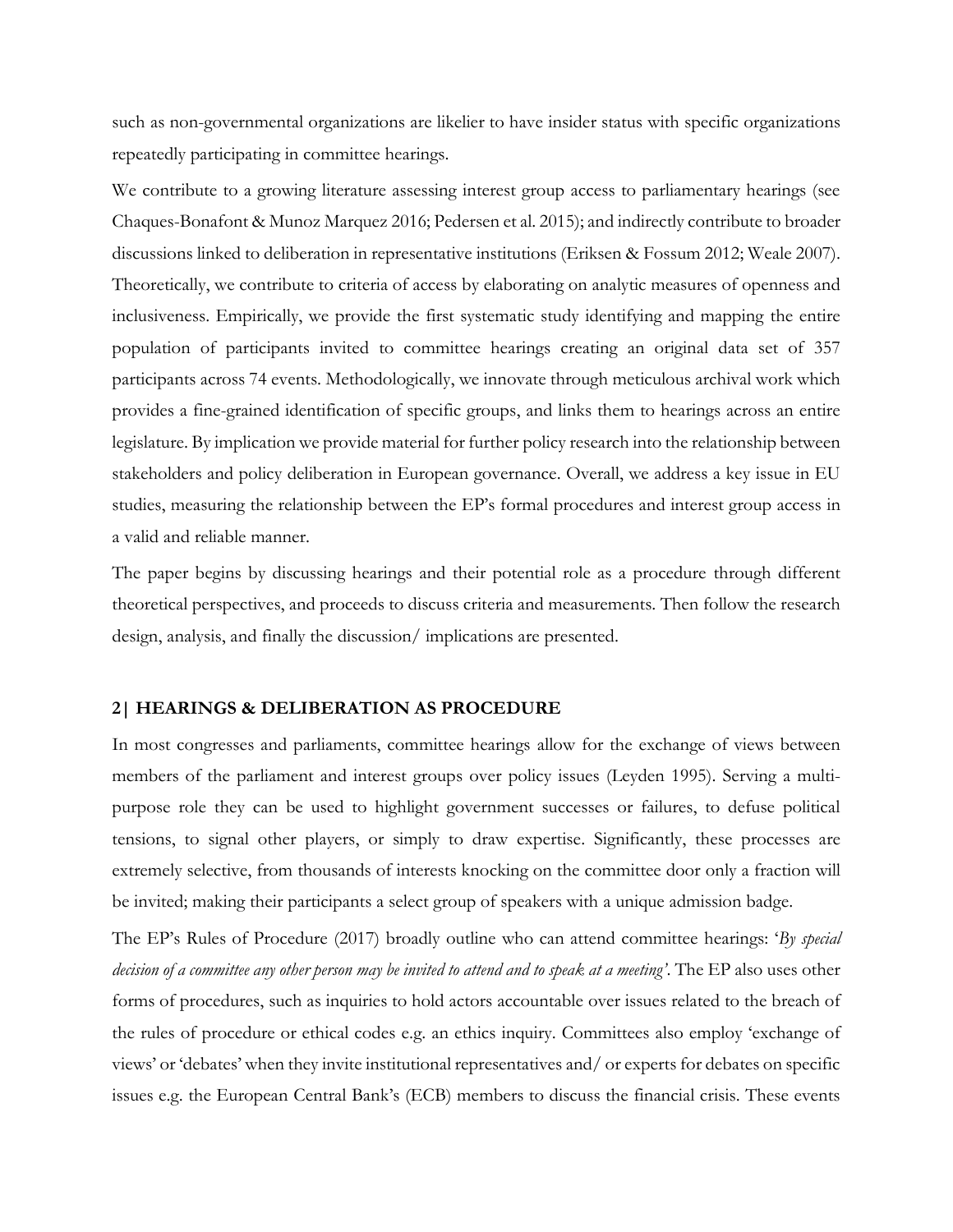do not have a binding character on the committee's work or the participants. Unlike other similar consultation/ deliberation forums hearings are open to a broader set of organizations and stakeholders such as agencies, companies, associations, civil society, and institutions. Nevertheless, without systematic analyses of hearings' participants, who accesses them and why is open for interpretation.

We assert that the EP wishes to maintain its authority through democratic means. To achieve this it aims for legitimate outputs, associated with policy outcomes that serve the common good and that are constrained by community norms; legitimate inputs that reflect responsiveness to people's preferences formed in public debates; and legitimate throughputs associated with the quality of its decision making processes (Benhabib 1994; Zürn 2000). Therefore, hearings serve to legitimize the EP's authority as a procedure linked to its inputs and outputs but also as a process in themselves. Based on work on deliberative procedures and interest group information-access models, we set three central ideal-type roles that committee hearings may serve. It follows that hearings participants are dictated by the procedures purpose.

The MEPs face increasing numbers of sophisticated lobbyists operating across a complex governance structure. To ensure the uninterrupted flow of legitimate outputs policy-makers opt to work closer with an inner circle of stakeholders that they trust based on the quality of the expertise they supply over time, and their representative authority vis-à-vis other interest groups in their field (Malloney et a. 1994). That is to say, to preserve the efficient flow of policy outputs the committee engages in information-exchanges with a limited number of actors it trusts, out of the overall mobilized population of lobbyists. Procedures such as committee hearings serve a deliberative-coordination role that synchronizes policy-makers and policy stakeholders. By formally dividing groups into insiders and outsiders a committee engages in 'cheap-talk' with selected groups (Farrel & Rabin 1996; Austen-Smith 1990), signalling the type of information-exchanges it seeks over an issue, and the channels (interest groups) through which information ought to be transmitted.

Therefore hearings formalize the inner circle's representative capacity in line with principles of associative democracy (Cohen 1996) and EU pluralism (Streeck & Schmitter 1991). We can expect that the same organizations that have the capacity to represent broader populations participate repeatedly at committee hearings. Since these processes serve the underlying 'common good' that is defined by the committee's policy agenda; the invited organizations will reflect the population of lobbyists surrounding the committee such as business groups and associations.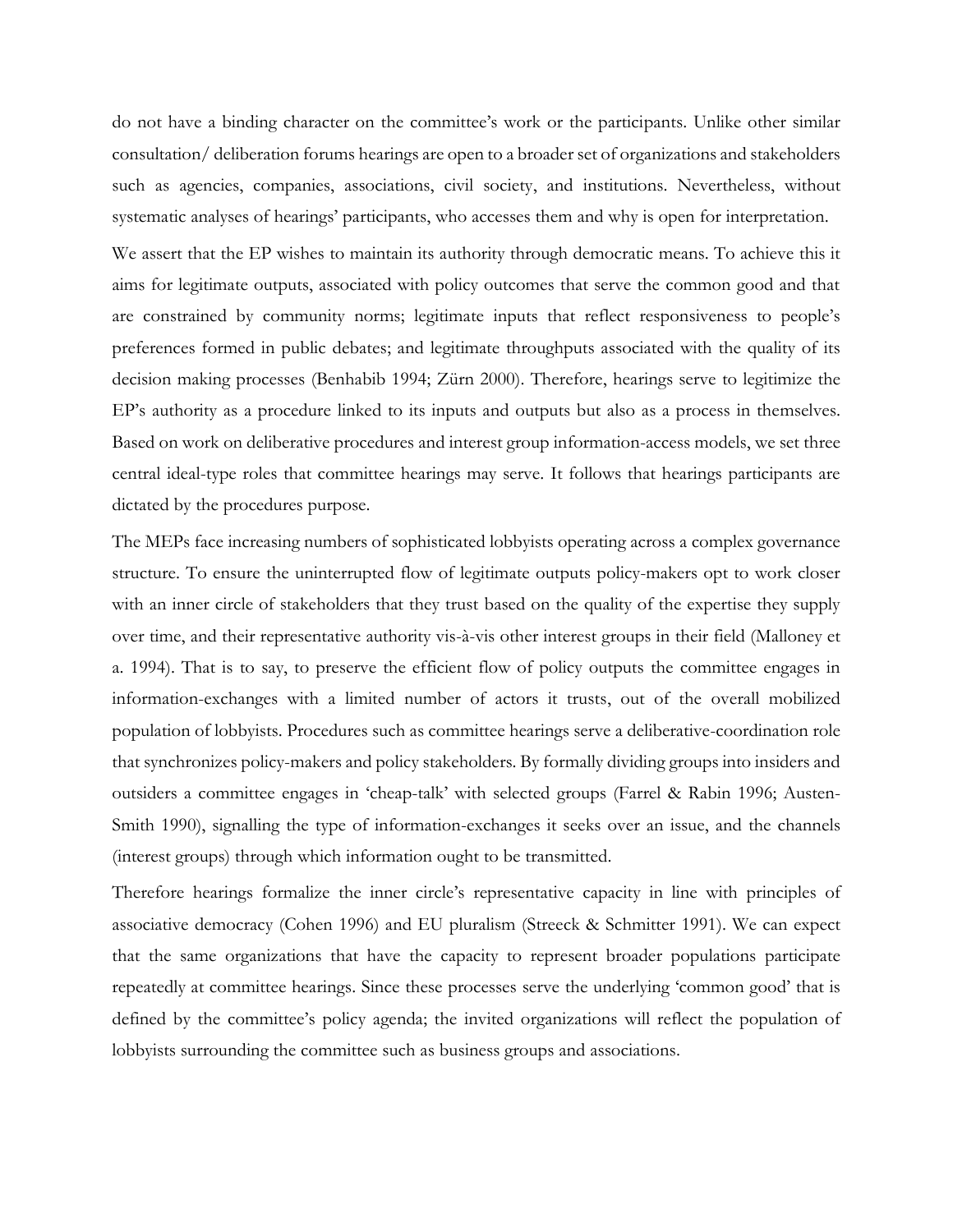Nonetheless, these approaches play down that policy-makers and lobbyists' exchange information informally over repeated games and through numerous channels. Stakeholders are aware of the expertise in demand as well as the central nodes within the policy network, through which it can be transmitted. In a world of inflated information-exchange MEPs face the challenge of moving different constituencies towards a common focal point. Moreover, the EP's committees are particularly diverse constellations divided across political spectrums and national/ regional dimensions (Hix & Lord 1997; Garett & Tsebelis 2000), operating within a non-majoritarian parliament where compromise is a necessary day to day reality. This creates a fundamental need to create bridges that connect MEPs within the committee responsible for the legislative draft, to the plenary that votes for the final draft; all whilst insulating the process from electoral costs that arise due to concessions.

Similar to the Commission's expert committees, hearings offer an opportunity to de-politicize issues through 'experts' who provide space for the creation of a common majority-ground (Radaelli 1999; Egeberg et al. 2003). They serve as 'epistemic procedures' (Estlund 2009) where MEP's collect expertise to produce legitimate policy outcomes whose epistemic justification is politically acceptable. In simpler terms, the EP's committees choose to technocrat-ise their political debates by giving access to research organizations such as thinks tanks, universities and other similar groups.

Scholars assessing the EP's actors, however, would argue that rapporteurs and party coordinators have considerable sway over their committee's policy-making. As policy entrepreneurs they direct diverse demands to a common political space, keeping negotiations informal allows them to trade concessions based on a system of preferences and avoid political losses in the open; whilst ensuring legislative files pass the plenary (Benedetto 2005; Costello & Thompson 2010). This common tale of informal policymaking suggests how unnecessary formal deliberation forums are as policy tools, and simultaneously highlights their necessity as instruments of political legitimacy. Lack of access to EU-level deliberation and 'policy without politics' has been a central Brussels critique (Schmidt 2006). Specifically, MEPs' limited responsiveness to public inputs in combination with strong business presence have overtime hollowed out the EP's legitimacy.

Hearings can act as a counterweight that creates public arenas of debate where MEPs and citizens, represented through organized public interests, can deliberate. In line with neo-institutionalist approaches, these processes are a tool for public participation (March & Olsen 1983; Adams 2004). Citizens' views can be transmitted directly at the EU-level, minimizing political costs associated with Brussels' policy at the national level, providing an insurance against accusations of biased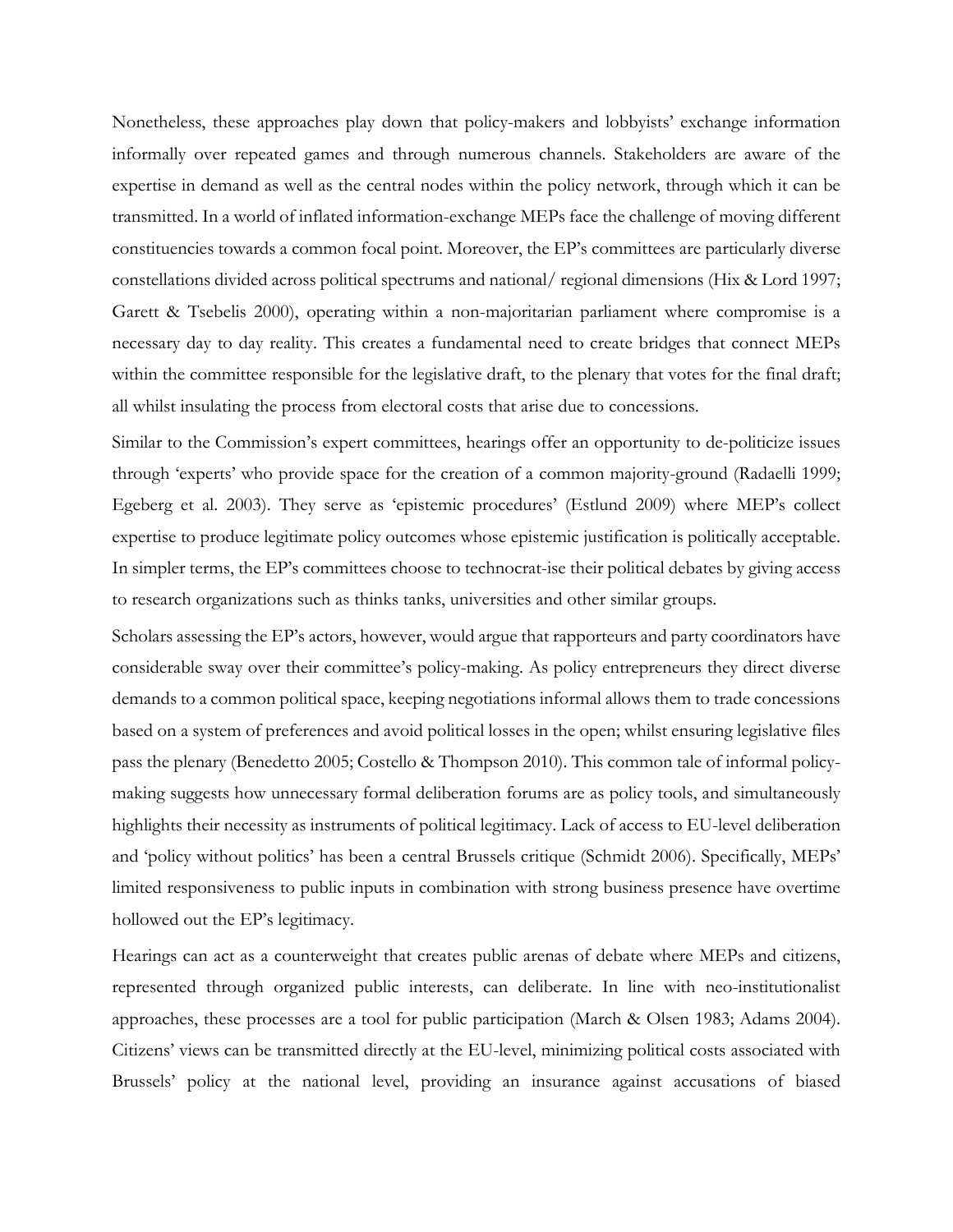representation, and improving the committee's democratic credentials. Therefore, hearings serve to invite a broad array of public interest groups such as civil society or consumer organizations in order to make EU decision-making responsive to the public's inputs.

In summation, committee hearings can be: (1) deliberative-coordination procedures; (2) epistemic procedures; (3) public participation procedures. Two central dimensions of interest group activity are affected by these options. First, how often specific organizations are represented in hearings, the speakers participating can be: (i) insiders, where specific organizations participate repeatedly; (ii) diverse, where different organizations participate. Second, the type of organizations participating, speakers invited to committee hearings can belong to (a) business organizations & associations (b) research organizations (c) public interest groups. Based on these perspectives we argue below that there are two pertinent criteria to assess hearings, openness and inclusiveness, we develop measurement tools to assess them, and outline our expectations.

### 2.1| Openness & Inclusiveness: From Criteria to Measurement

Drawing from the literature, we note five criteria that commonly appear as evaluative tools for deliberation processes namely: efficacy; accountability; transparency; openness; and inclusiveness (Parkinson & Mansbridge 2009; Papadopoulos & Warin 2007; Schmidt 2013; theoretical chapter of this SI). As we aim to assess the typology of interest groups given access to committee hearings, openness and inclusiveness stand out as the most pertinent criteria for this setting. Normative work discusses the potential uses of deliberative processes suggesting which types of actors are likely to be involved as a result, but offers few empirical tools for its measurement. Based on these two criteria, we elaborate and propose measures that can help us towards that goal. We provide a more explicit discussion of their operationalization in the research design.

#### *Openness*

Openness is a criterion used to measure to what extent a committee is willing to engage with organized groups regarding the policies in which they are most interested. In other words, openness measures how accessible/ receptive hearings are to interest groups i.e. how many speakers representing interest groups participate in hearings. There are two dimensions that need to be untangled: (i) how open the committee is overall, the absolute dimension measuring the participants' density; and (ii) how open it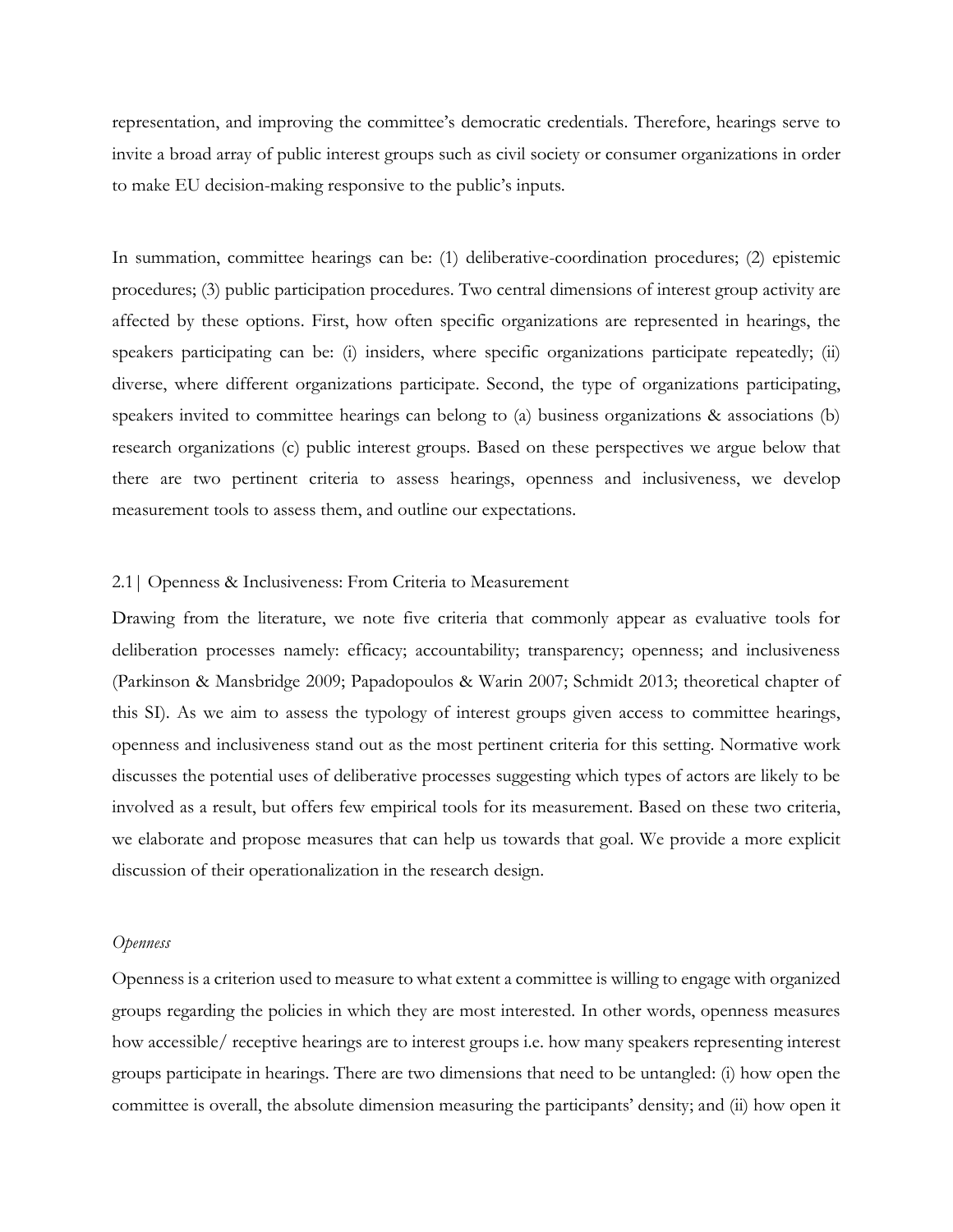is to different types of organizations (e.g. business, civil society); a relative dimension which measures the participants' diversity. We propose two measurements:

*Absolute openness* measures the absolute number of speakers across committee hearings within a specific time frame. For example, during the  $7<sup>th</sup>$  legislature the committee on economic & financial affairs' hearings had 105 speakers representing interest groups.

*Relative Openness* measures a committee's openness to different types of organizations (e.g. business, research organizations) within a specific time frame, as a percentage. It assesses the speakers representing one type of organization relative to the total number of speakers, across the committees' hearings. For example, during the  $7<sup>th</sup>$  legislature in the committee on economic & financial affairs' hearings 10% of the speakers represented public interest groups.

Openness **Relative** =  $\frac{\text{Number of speakers per type of organization}}{\text{Total number of speakers}}$  (X 100)

# *Inclusiveness*

Inclusiveness is a criterion used to measure to what extent the committee draws from the pool of organized groups desirous of having a say with regard to the policies they are most interested. It measures participants' relative to the population of lobbyists that have formally indicated they are lobbying the committee, here we need to untangle two dimensions: (i) how inclusive committee hearings are relative to the mobilized pool of lobbyists, i.e. the sampling of speakers it conducts visà-vis the population; (ii) how inclusive hearings are towards specific organizations, i.e. if some organizations are insiders of the procedure with repeated access. We propose two measures.

*Sampling inclusiveness* measures a type of organization's (e.g. business) participation in committee hearings as a ratio. It assesses the percentage of speakers representing a type organization in committee hearings (Relative Openness), relative to the organization's proportion of lobbyists actively mobilized around the same committee as a percentage. Lobbyists that are actively mobilized are interest group representatives that have formally indicated their continuous interest in lobbying a committee, for example through the EP's interest group accreditation system.

A ratio equal to 1 indicates that a committee's hearings are equally inclusive of a type of organization relative to its mobilized population. A ratio smaller than 1 indicates that hearings are less inclusive of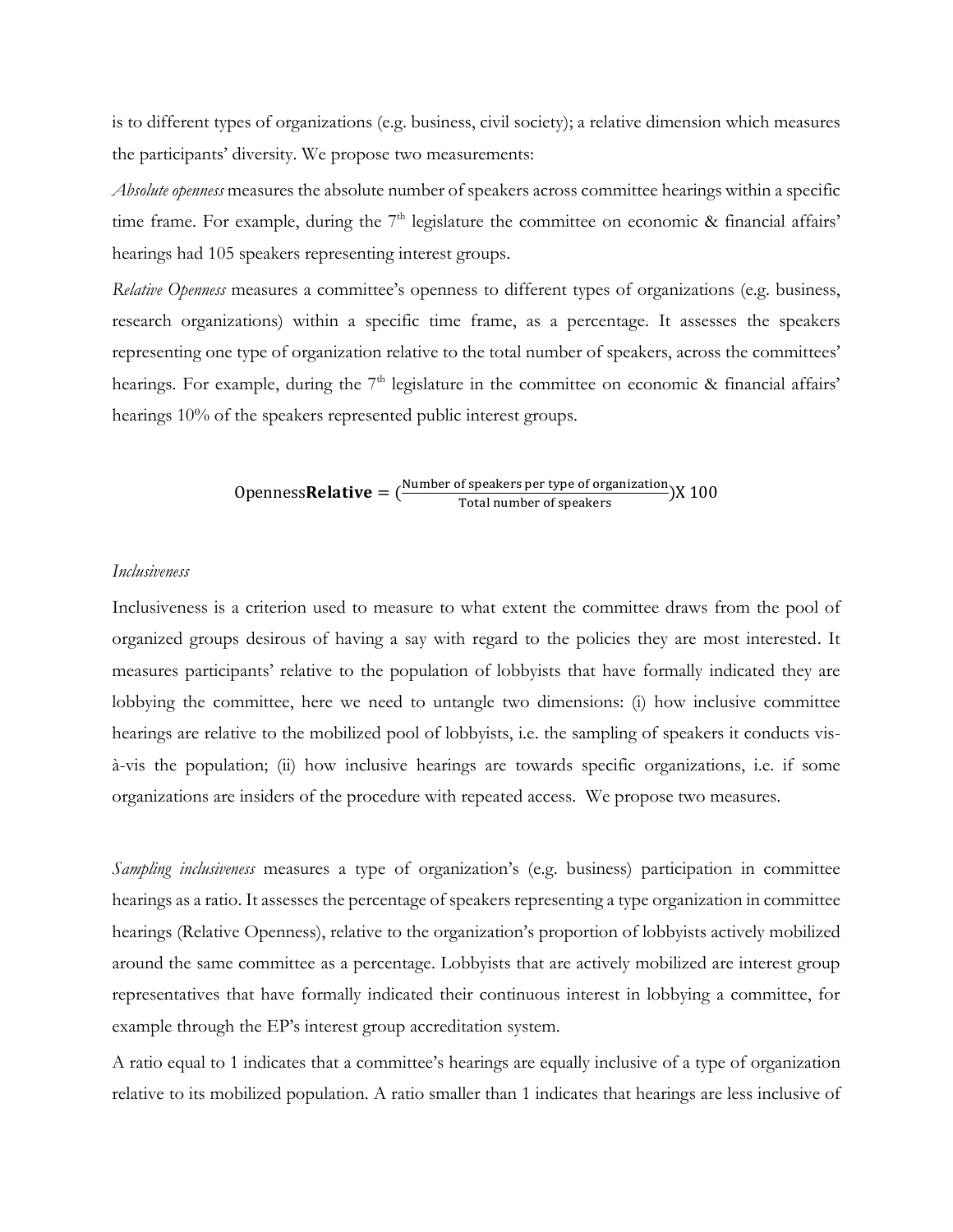a type of organization relative to its mobilized population. A ratio greater than 1 indicates that hearings are more inclusive of a type of organization relative to its mobilized population. For example, during the  $7<sup>th</sup>$  legislature 81% of lobbyists mobilized around the committee on economic & financial affairs represented business groups, but 52% of the speakers at its hearings represented business groups, the committee's hearings show smaller sampling inclusiveness towards business groups by a factor of 0.63.

> Inclusive = Openness (Mobilized Lobbyists per Type of Organization) x100<br>Total Mobilized Lobbyists

*Outsider Inclusiveness* measures to what extent the speakers invited to committee hearings represent different distinct organizations, as a percentage. It assesses the absolute number of speakers per type of organization (e.g. public interest group) relative to the number of interest groups per type of organization represented in committee hearings. The greater the percentage the greater the number of speakers corresponding to different distinct groups. For example, during the  $7<sup>th</sup>$  legislature in the hearings of the committee on economic & financial affairs there were 11 speakers representing public interest groups, 6 organizations were public interest groups: 54.55% of speakers represented a distinct organization. Conversely 45.55% represented an organization more than once

Inclusive**Outsideer** = 
$$
\left(\frac{\text{Total number of Groups per type of Organization}}{\text{Total number of Speakers per type of Organization}\right)X100}
$$

Using our developed measurements of inclusiveness and openness to assess hearings, and our three ideal-type perspectives of hearings we outline our expected outcomes. If committee hearings' create insiders by giving access to the same distinct organizations repeatedly, they serve as a coordinative tool in line with classical theories on EU pluralism. Their openness and inclusiveness measures will favour the pool of organizations mobilized around the committee, primarily business organizations and associations. If it is primarily research experts that participate in committee hearings, then they serve as an epistemic procedure; their openness and inclusiveness measures will indicate preference for diverse research organizations vis-à-vis other groups. If committee hearings show greater openness and inclusiveness towards public interest groups, they will serve as a public participatory tool.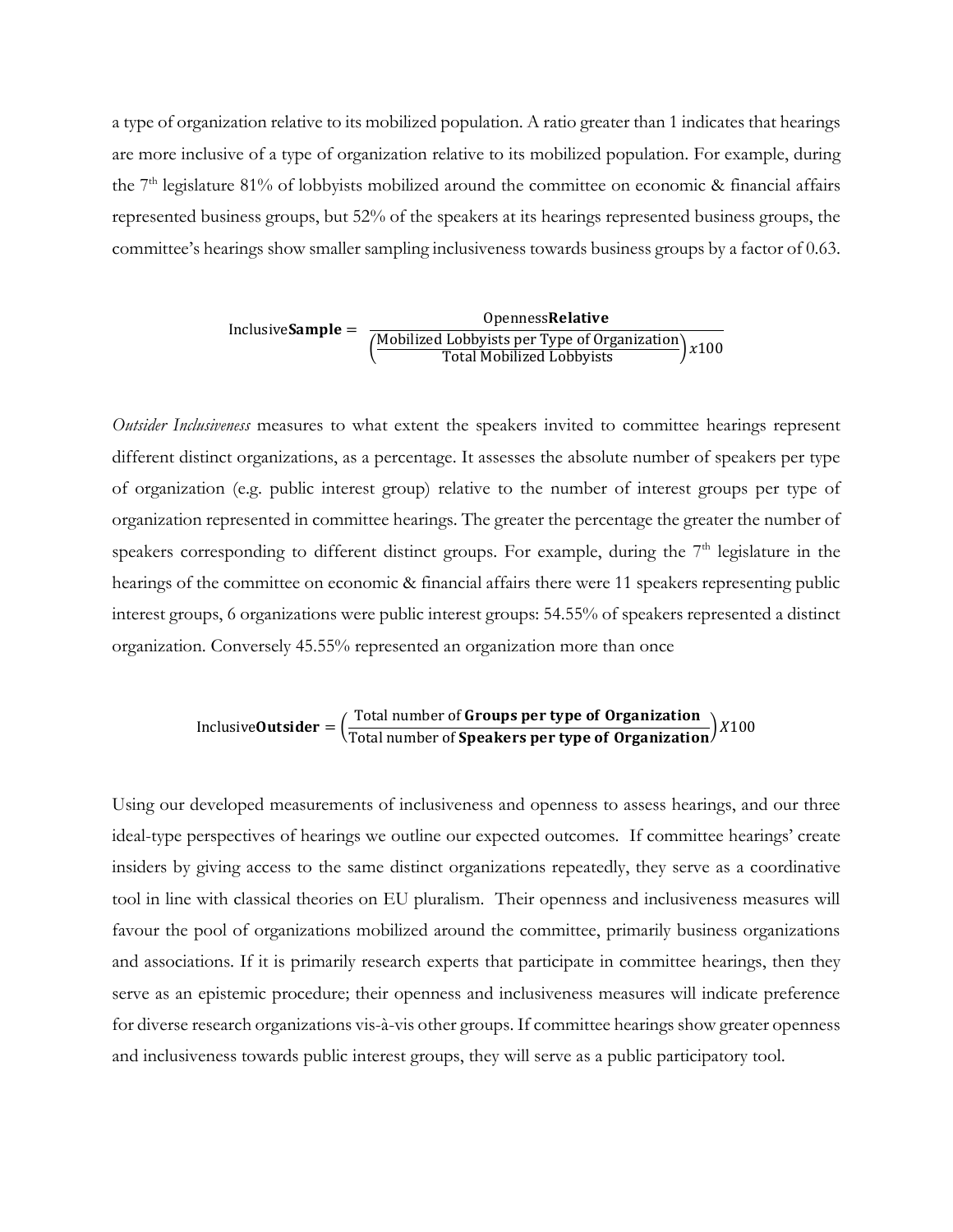Theorizing hearings absolute openness we consider more closely the relationship between committees' inputs, throughputs and outputs. If hearings serve a participatory-deliberation role, we expect that they will increase along with the pool of lobbyists surrounding the committee; a gate that allows more representative groups to enter the deliberation process as the population of active groups' increases. If hearings are primarily focused on ensuring policy outcomes they will be dependent on a committee's efficiency. This may result in a gate that is selective with the interest groups it invites as the committee's work-load increases; or it may result in a gate that invites diverse research bodies to help MEPs reach agreements.

| Deliberative Coordination view: | Relative openness and sampling inclusiveness is greater for<br>business organizations. |  |  |
|---------------------------------|----------------------------------------------------------------------------------------|--|--|
|                                 | Outsider inclusiveness is smaller for business organizations.                          |  |  |
|                                 | Absolute openness correlates negatively with policy outputs.                           |  |  |
| Epistemic Procedure view:       | Relative openness and inclusiveness are greater for<br>research organizations.         |  |  |
|                                 | Absolute openness correlates with policy outputs.                                      |  |  |
| Public Participation view:      | Relative openness and inclusiveness are greater for                                    |  |  |
|                                 | public interest groups.                                                                |  |  |
|                                 | Absolute openness correlates with the number of active<br>lobbyists.                   |  |  |

Table1: Expected measurement outcomes depending on the ideal-type role of committee hearings.

We expect that our measures will be affected to some extent by the nature of the policy good (Lowi 1972). Committees that are responsible for (re-) distributive/ societal policy are likelier to observe greater public interest group mobilization, because the interests they affect are distinctly tied to the public. While committees that deal with regulatory/ economic policy are likelier to see a greater mobilization of private interests such as business groups and associations. Committees that are responsible for policy fields with greater targeted impact will observe more concentrated specific types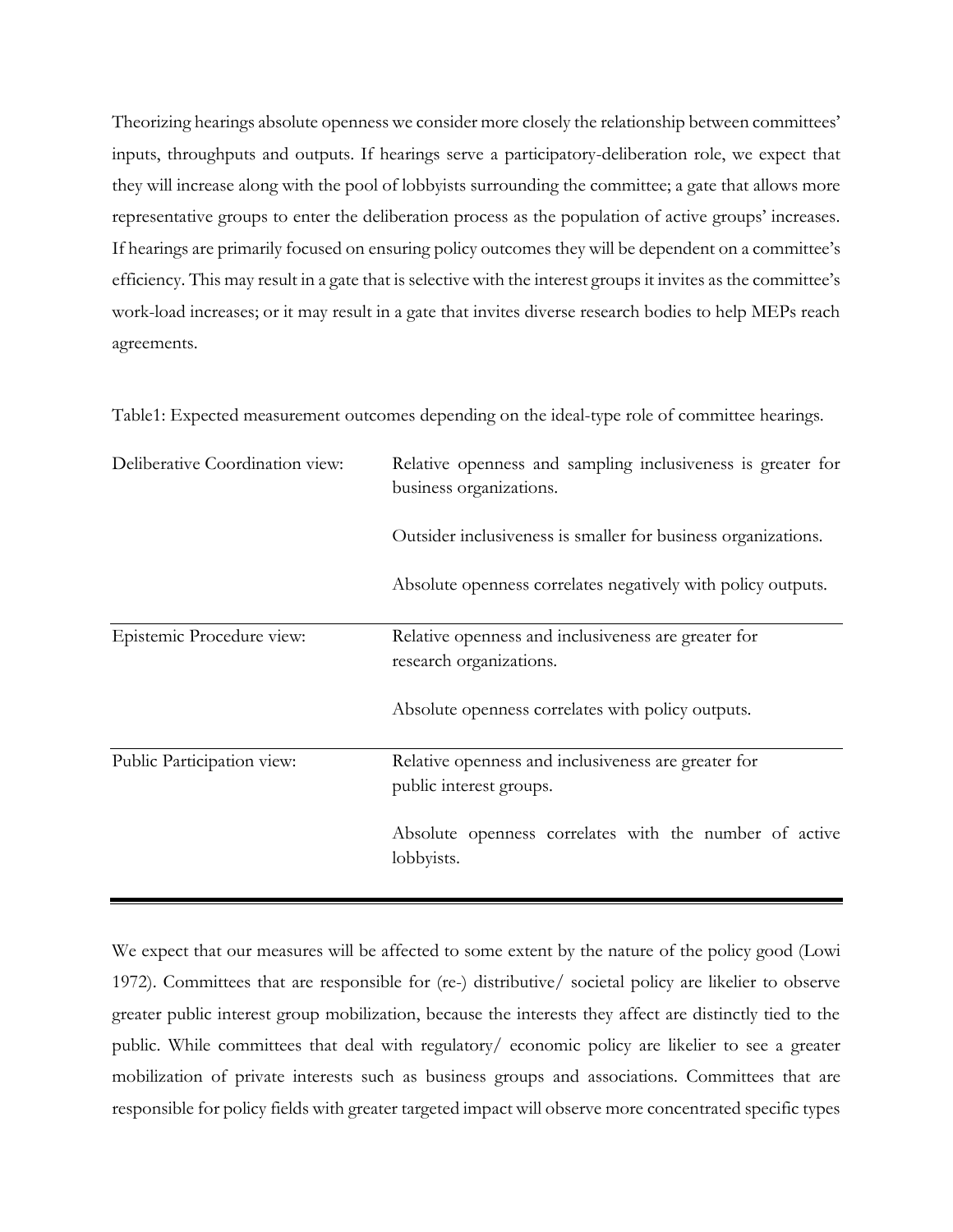of interest group population (i.e. business or public interest). While committees responsible for policy goods that have broad impact across different types of constituencies will see a greater mix of different interest groups mobilized around them (i.e. business and public interest).

In summation, we expect that hearings' inclusiveness and openness is dependent on the way committees employ them: as a coordinative tool that empowers insiders; a participatory tool which invites primarily public interest groups, or as a majoritarian tool which gives access to scientific expertise. We are aware that there is a critical literature debating whether such processes and their actors can provide any form of legitimacy to the EU. We accept that despite its fair criticisms, consultation/ deliberation processes in Brussels can provide institutions with at least a minimum of legitimacy. Moreover, the interest groups participating have an opportunity to influence policy-makers, studying them opens-up the black-box of the EP's committee hearings. In this paper we are interested in assessing the typology of the participating actors, and through this understand more about the purpose and quality of the EP's hearings. In the following section we discuss our research design.

#### **3| RESEARCH DESIGN**

 $\overline{a}$ 

To assess our hypotheses we require information on the hearings held by committees and the interest groups that attended them, as well as the population of interest groups mobilized around them. Information on the processes and various events held by committees from 2001 onwards are available to the public through the EP's online search engine. Nevertheless, this information is available in the form of scanned schedules/ programmes of events turned into pdf or original pdf files<sup>1</sup>. These files are in an unstandardized format making automated text analysis an unreliable data collection method. Moreover, while there is a broad literature on EU interest group typology, to the best of our knowledge this is one of the first studies on the EP's committee hearings. Therefore because this study has exploratory characteristics we chose to collect data through a directed content analysis of the hearings' schedules, focusing on the groups participating and their classification (Hsieh & Shannon 2005; Krippendorff 2004). Furthermore we note that because the search engines provided the events conducted by a committee within a given time frame we could not be definite that all the events

<sup>&</sup>lt;sup>1</sup> We note that this underscores key concerns on the difference between the availability and accessibility to information on EU governance, and spills-over to broader concerns with respect to the EU's transparency and accountability (Heritier 2003).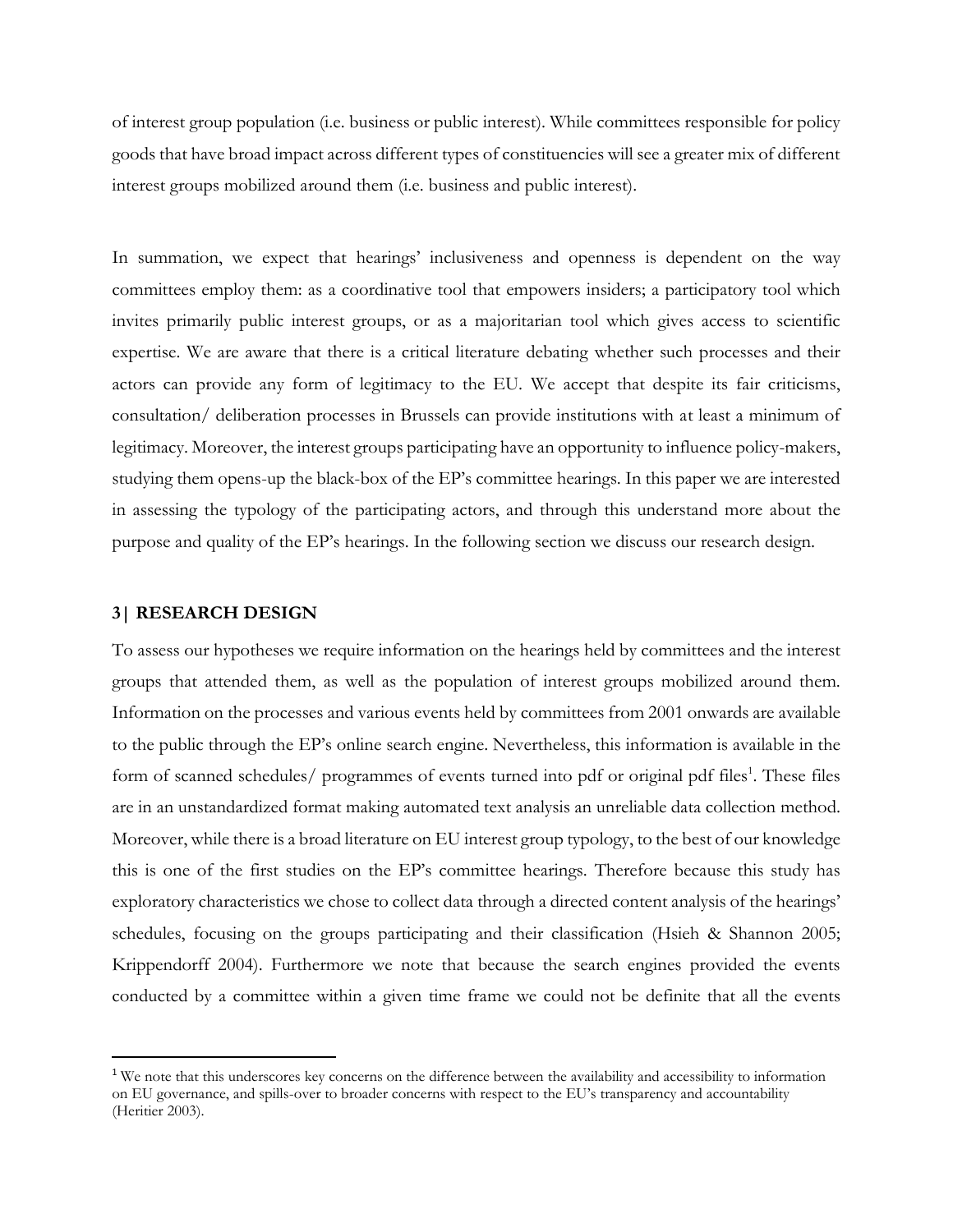identified within a specific time span were indeed hearings. To ensure our study's external validity and reliability we decided to conduct meticulous and time consuming archival work over the entire population of committee events isolating the hearings. Below we explain our case selection and data collection process.

#### 3.1| Case selection & Data Collection

To improve our methodology's external validity, meaning that the data collected and the analysis are generalizable across the committees of at least one legislature, we decided to focus on the entire  $7<sup>th</sup>$ legislature (2009-2014). We chose to concentrate on three committees with comparatively substantial policy output, that face considerable lobbying mobilization, and to control for the policy good's impact. To assess which committees produced greater outputs for the time period examined, we used the online search engine for committee documents. We collected the results for the different documents produced per committee per type of procedure and cross-referenced it with the total files the search engine found, leading to the creation of an original data-set with committees complete policy output. Of all the procedures available in the  $7<sup>th</sup> EP's$  policy toolkit three are the most popular: the ordinary legislative procedure; the consultation procedure; own initiative report. This output reflects for example legislative files, and opinions, which the committees produce at similar levels i.e. the output produced in terms of procedures is comparable across the committees.

To assess the population of interests mobilized around the committees, we collected information on accredited lobbyists in the EP through the EP's Joint Transparency Register Secretariat. Interest groups that aim to mobilize within the EP on a permanent basis apply for an accreditation that allows them to enter the institution without having to register at the reception. Accreditations are valid for one year and apply to specific individuals per interest group, they are non-transferable. We focused on accredited individuals for two reasons. First, through accreditations we can safely infer at least a minimum of mobilization in the EP: accredited individuals are interested in conducting lobbying activity, and mobilize *within* the EP by applying for the permit. Second, accredited individuals are required to specify upon registration committees they are interested in lobbying. Third, individuals are classified under different organizational categories which provide detailed information on the organizational structure of different types of groups mobilized across our committees of interest. We collected data on the interest group population we focus on, leading to a data-set of the lobbying population mobilized around the EP's committees.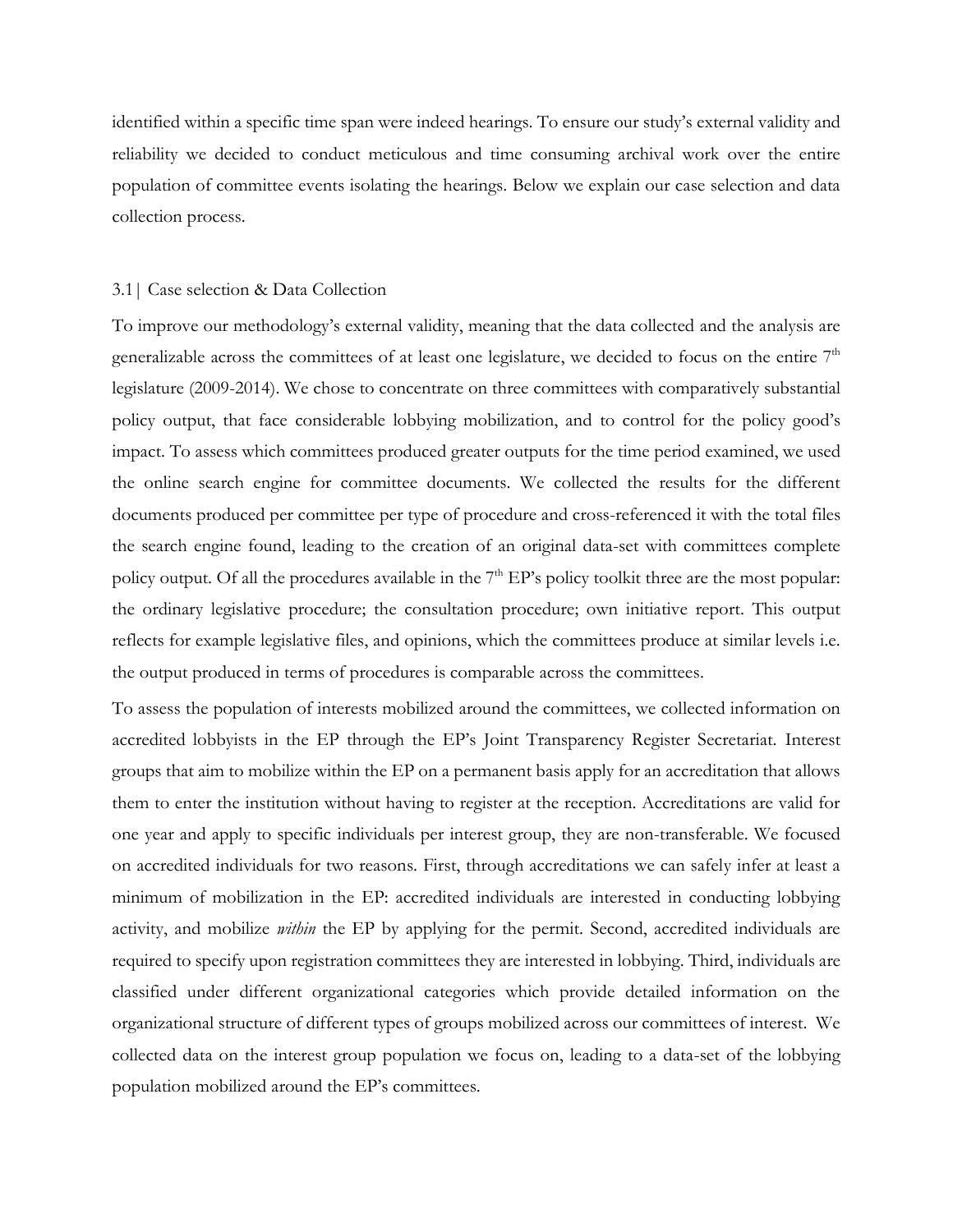Based on this information, we selected three committees that ticked our research design requirements: (i) the committee on Economic & Monetary Affairs (ECON); (ii) the committee on Internal Market & Consumer Protection (IMCO); and (iii) the committee on Civil Liberties, Justice & Home Affairs (LIBE). Following, we collected all programmes/ schedules available for hearings held by these three committees for the entire  $7<sup>th</sup>$  legislature, covering the period between September 2009 and July 2014. Because different types of events can be classified only after having read their schedule, we downloaded all available programmes/ schedules. We proceeded by going through all the collected schedules and isolating programmes that corresponded only to hearings. This excluded a number of inquiries and 'exchanges of views' which involved exclusive debates between a committee and, for example, ECB representatives or the Ombudsman.

We then proceeded to collect information on the speakers representing interest groups per hearing: their name, the organisation they represented, the title of the hearing placed, and the committee that organised it. To gain a nuanced understanding of the interest groups represented we placed each speaker under one of 11 different categories, depending on the interest group she/ he represented: (i). Business (e.g. Deutsche Bank, Microsoft, Vortal); (ii) Business Association (e.g. BUSINESSEUROPE, European Association of Internal Combustion Engine Manufacturers, European Federation of National Engineering Associations); (iii). Public Interest-Consumer Affairs (e.g. European Consumer Organization, Which?); (iv). Public Interest-Foundation/ Platform (e.g. Open Society Foundation); (v). Public Interest-NGO/ Civil Society (e.g. Save the Children, Amnesty International); (vi). Consultancy (e.g. Roland Berger); (vii) Law Firm (e.g. JMW Solicitors LLP); (viii). Professional/ Trade Association (e.g. Association of European Journalists); (ix). Think Tank (e.g. Breugel); (x). Trade Union (e.g. European Trade Union Confederation); (xi). University (e.g. University of Maastricht). To assess which category each organization should be placed in we examined the organization's mission statement on their website as well as on the transparency register if available.

This process led to an original dataset with 74 hearings and 357 speakers with all the participants per hearing. In order to uncover the number of distinct organizations that participated (rather than speakers) we coded an additional data-set that included only the organizations that appeared across a committee's hearings. While this paper is not interested in multi-level opportunity structures, we make a note about interest group typology and coding. Across the board the vast majority of interest groups represented through speakers were groups operating at the supranational level, as such we do not entertain the discussion of national vs. EU level interests' participation. In line with the literature, EU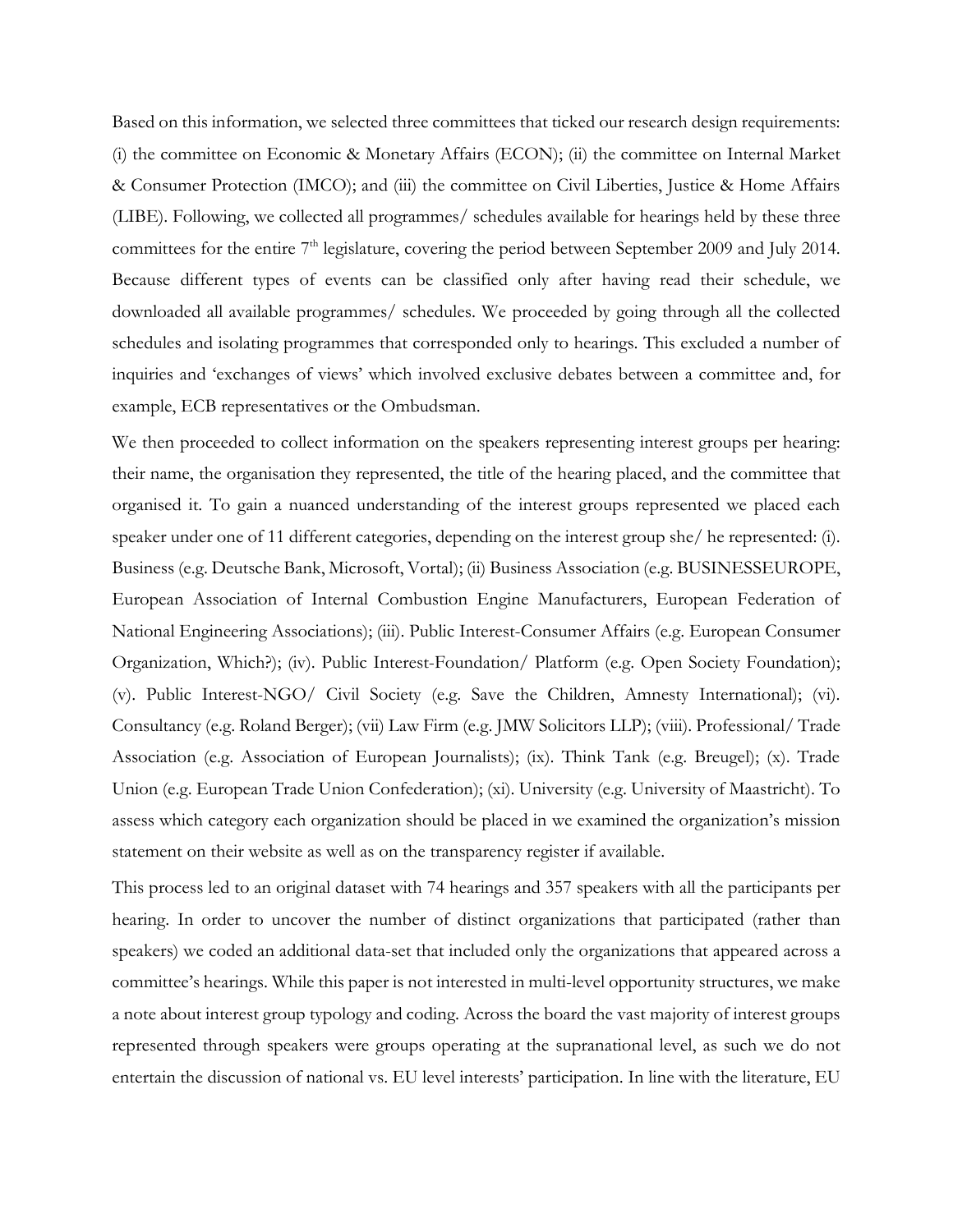institutions including the EP give predominant access to groups that have representative capacity and/ or interests at the supranational level (Bouwen 2004; Eising 2007; Coen & Katsaitis 2015).

Based on the data collected we conducted an analysis on the hearing's openness and inclusiveness using the measures we elaborated on. We stress that because of the methodology's qualitative nature the entire process was particularly time consuming. The data and analysis provide the first mapping of committee hearings and a unique perspective into the EP's governance.



Figure 1: Showing Committee's Hearings, Speakers, and Accredited Lobbyists.

### **4| ANALYSIS**

Observing the overall picture across the three committees, the data highlight how exclusive the seats at the table are in relation to the overall number of lobbyists. Hearings are dispersed across the parliament's legislative term increasing their value as formal access points to the policy-making process. First, we try to disaggregate the relationship between available inputs (accredited lobbyists), outputs (policy output) and throughputs (absolute openness). Taking into consideration the committee population examined, the descriptive data indicate that hearings serve as a procedure linked to policy outcomes (Schaprf 1999). The number of speakers invited to committee hearings increases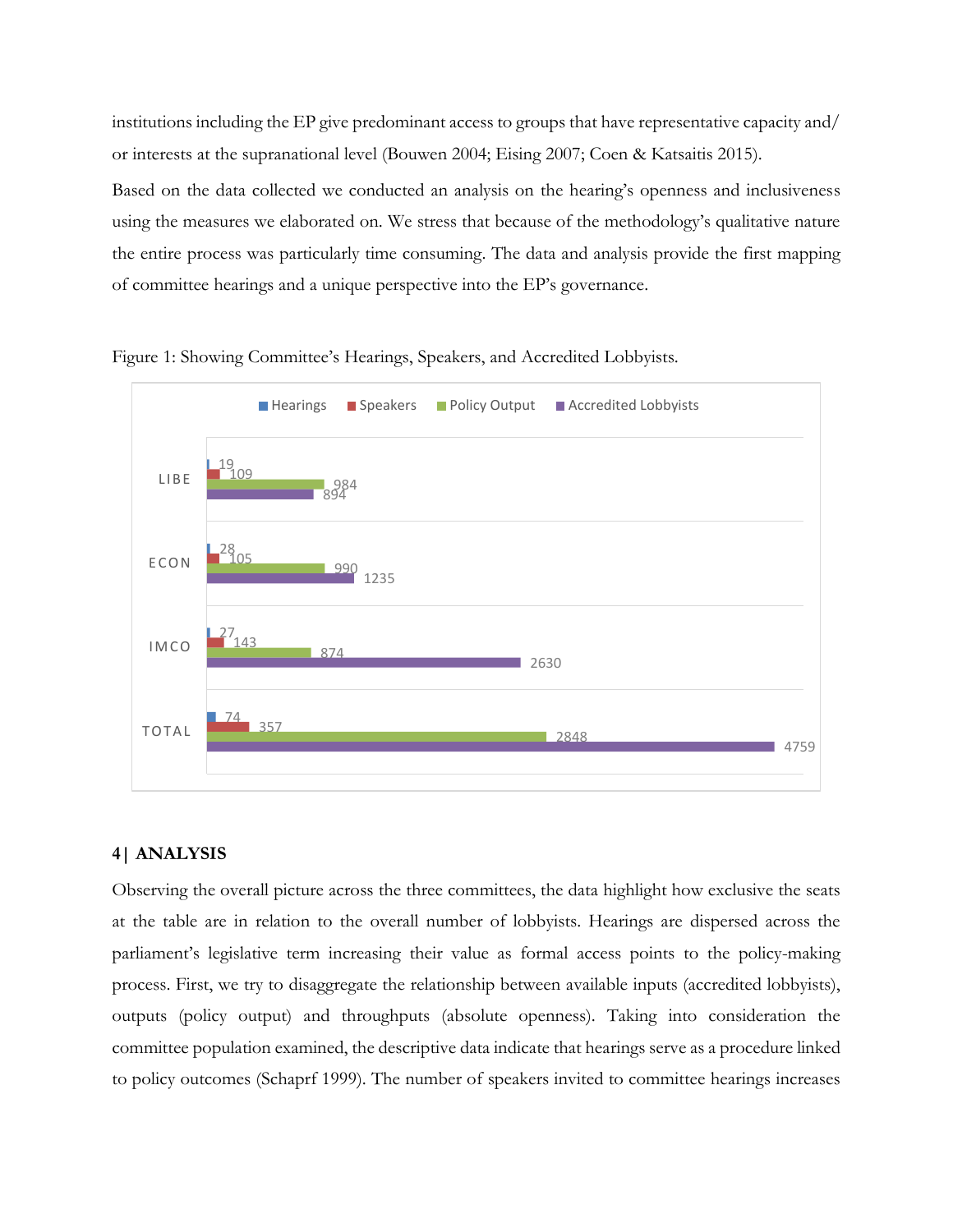as overall output per committee decreases, and vice-versa. From the outset of the analysis hearings are less likely to be used to increase the participation of interest groups in the policy-making process at least on the aggregate. Nonetheless, as we discuss and examine below, the nature of the policy good can have an underlying impact on the relationship between the interests mobilized around a committee and the speakers invited to hearings.

Highlighting the relevance of resource frameworks in understanding the EP's legitimacy preferences, constrained committees that produce more outputs have less time for formal interactions with lobbyists. The mechanism at hand is less clear, committees may choose to produce less policy output and invite more speakers at hearings and/ or they may choose to invite fewer speakers to produce greater output. Moreover, committees may opt to increase their informal interactions with interest groups complimenting for the fewer speakers at hearings; qualitative research into this area is warranted to understand the relationship.

To address the diversity of the actors participating and gain a perspective into the different types of organizations' distribution, we employ our relative openness measurement tool. In assessing hearings' relative openness, we note the contrast between the overall mean of different types of organizations invited and their distribution within each committee (table 2). Confirming work on the impact of the policy good on interest group mobilization (Coen & Katsaitis 2013), committees that are responsible for economic/ market issues invite greater numbers of private interests such as business organizations. While committees with distinct societal impact (LIBE) show an inverse image where public groups have a dominant presence. Interestingly, speakers representing research organizations, primarily universities, are one of the largest types of organization represented by speakers in committees whose policy space impacts distinctly private or public constituencies (ECON, LIBE). Moreover, where policy is increasingly related to private goods relative openness towards public interest groups falls further away from the mean.

Committees responsible for policy with concentrated impact on specific constituencies create outputs within a zero-sum-game framework, polarizing the political landscape; for example banking regulation or LGBT rights. The specific constituencies impacted are better able to focus their mobilization efforts threatening MEPs who stray from the electoral/ party agenda with increased political penalties. Additionally, these committees invite experts to de-politicize the debate and create common grounds for policy-making. Conversely, committees responsible for policy areas that have a dispersed impact across constituencies (IMCO), allow MEPs and interest groups to form broader alliances along the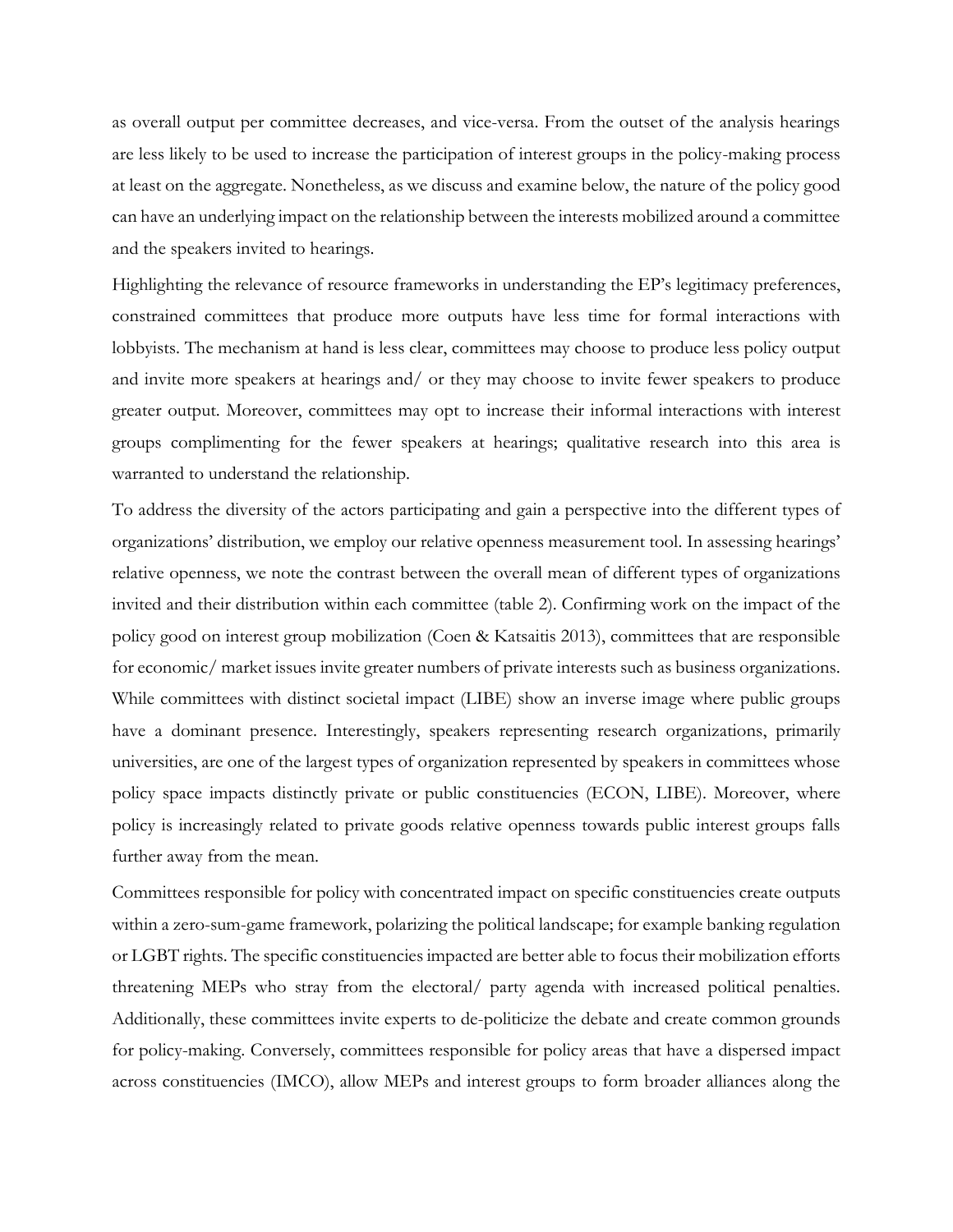public-private continuum that diffuse the extreme poles of the debate, leading to collaborative outcomes (Christou & Simpson 2006, 2011); underscored by the dominant presence of associations, and public interests in consumer affairs.

Table 2: Relative Openness assesses the speakers representing one type of organization relative to the total number of speakers across committee hearings, as a percentage

|                                         | <b>ECONro</b> | <b>IMCOro</b> | <b>LIBEro</b> | Meanro                   |
|-----------------------------------------|---------------|---------------|---------------|--------------------------|
| Consultancy                             | 3.81%         | 0.70%         | $0.92\%$      | 1.81%                    |
| Law Firm                                | 2.86%         | $2.80\%$      | $0.92\%$      | 2.19%                    |
| <b>Business</b>                         | 31.43%        | $8.39\%$      | 2.75%         | 14.19%                   |
| Business Association                    | 11.43%        | 46.85%        | 11.01%        | 23.10%                   |
| Professional/ Trade Association         | 2.86%         | 0.70%         | $1.83\%$      | $1.80\%$                 |
| Trade Union                             | 0.95%         | $2.80\%$      | $1.83\%$      | $1.86\%$                 |
| <b>Public Interest-Consumer Affairs</b> | 2.86%         | 16.78%        | $0.00\%$      | $6.55\%$                 |
| Public Interest -Foundation/Platform    | 0.95%         | $4.90\%$      | 25.69%        | 10.51%                   |
| Public Interest-Civil Society/NGO       | 6.67%         | $3.50\%$      | 32.11%        | 14.09%                   |
| Think Tank                              | 15.24%        | $6.29\%$      | $6.42\%$      | $9.32\%$                 |
| University                              | 20.95%        | $6.29\%$      | 16.51%        | 14.59%                   |
| Total                                   | 100.00%       | 100.00%       | 100.00%       | $\overline{\phantom{a}}$ |

To test our argument, we conducted a t-test assessing the number of speakers per type of organization invited to each hearing against two dummy variables that operationalized the nature of the committee's policy domain. The analysis seeks to understand if the number of speakers across different interest group types, varies depending on the hearing's policy impact. Specifically, it examines how the number of speakers representing different interest group types, varies depending on whether a hearing is linked to common market policy (or not), and whether a hearing is linked to policy impacting broad constituencies (or not). The first variable operationalizes the committee's dispersed policy impact across public/ private constituencies; the value is 0 if no and 1 if yes (table 1 in the annex). The second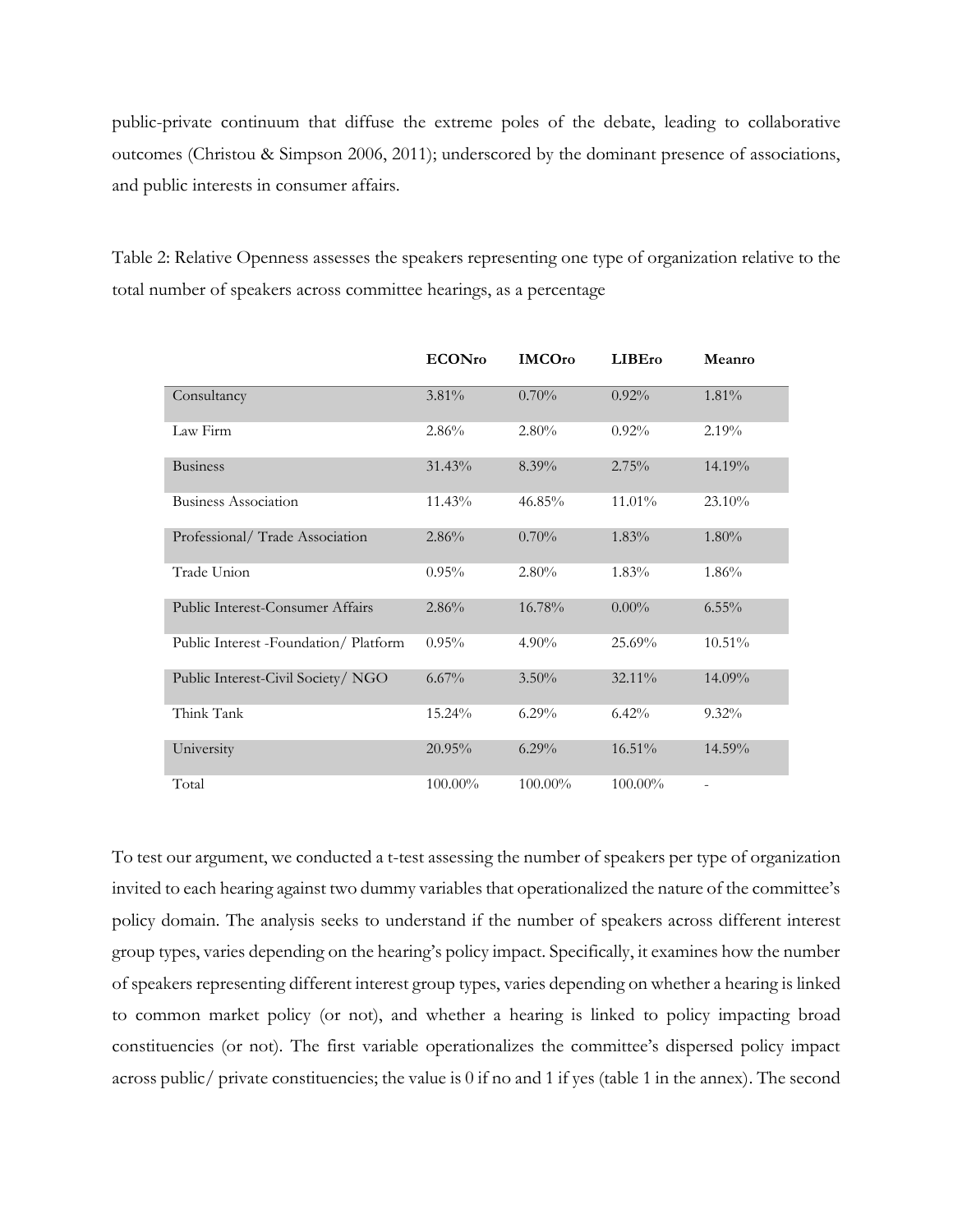variable, tests the committee's policy impact on the common market vis-à-vis the organizations participating; the value is 0 if it is not, and 1 if it is (table 2 in the annex).

For the validity of the analysis, due to the number of observations per category we grouped interest group types under three broader categories business, public interests, and research organizations. The results support the overall argument, however the policy field's broad impact does not affect the speakers representing public interest groups in a statistically significant manner (table 1). This provides mixed support to the expectation that hearings are used as a broad participatory tool for public interests. Rather they provide further evidence that supports their role as deliberative-coordination tools that invite speakers from traditionally dominant business groups, companies and/ or their associations, within committees.

The speakers participating in hearings are also relative to the population mobilized around them, we explore this relationship by assessing hearing's sampling inclusiveness. We examine the percentage of different organizations represented by speaker-participants relative to their percentage of accredited lobbyists, as a ratio. A ratio of 1 indicates that the percentage of speakers representing a type of group is identical to its proportion of accredited lobbyists mobilized around the committee. A ratio that is smaller than 1 indicates that a type of group is underrepresented in committee hearings relative to its proportion of accredited lobbyists interested in the committee's policy work. A ratio that is greater than 1 indicates that a groups is overrepresented in committee hearings relative to its proportion of accredited lobbyists mobilized around the committee. In order to have comparable data we have placed the speakers under categories which they would be placed if they had accredited individuals based on the EP's accreditation taxonomy i.e. universities and thinks tanks are placed under research organizations; all public interests under one category; consultancies and law firms under consultancy, and all remaining business related categories under business.

Across the board research organizations have comparatively unique access relative to their mobilization, we note the underrepresentation of business groups (table 4). Hearings over-represent research organizations that are neither a part of a specific constituency nor do they intensely lobby committees; giving them particularly greater relative value, in terms of access, than other groups traditionally considered central lobbying players within the EP. This is substantial on two levels.

Methodologically, it indicates that measuring interest group access is a multi-layered activity that can benefit by considering the endogenous typology of invited participants (demand) in relation to the exogenous pool of mobilized groups that wish to participate in the policy-making debate (supply). In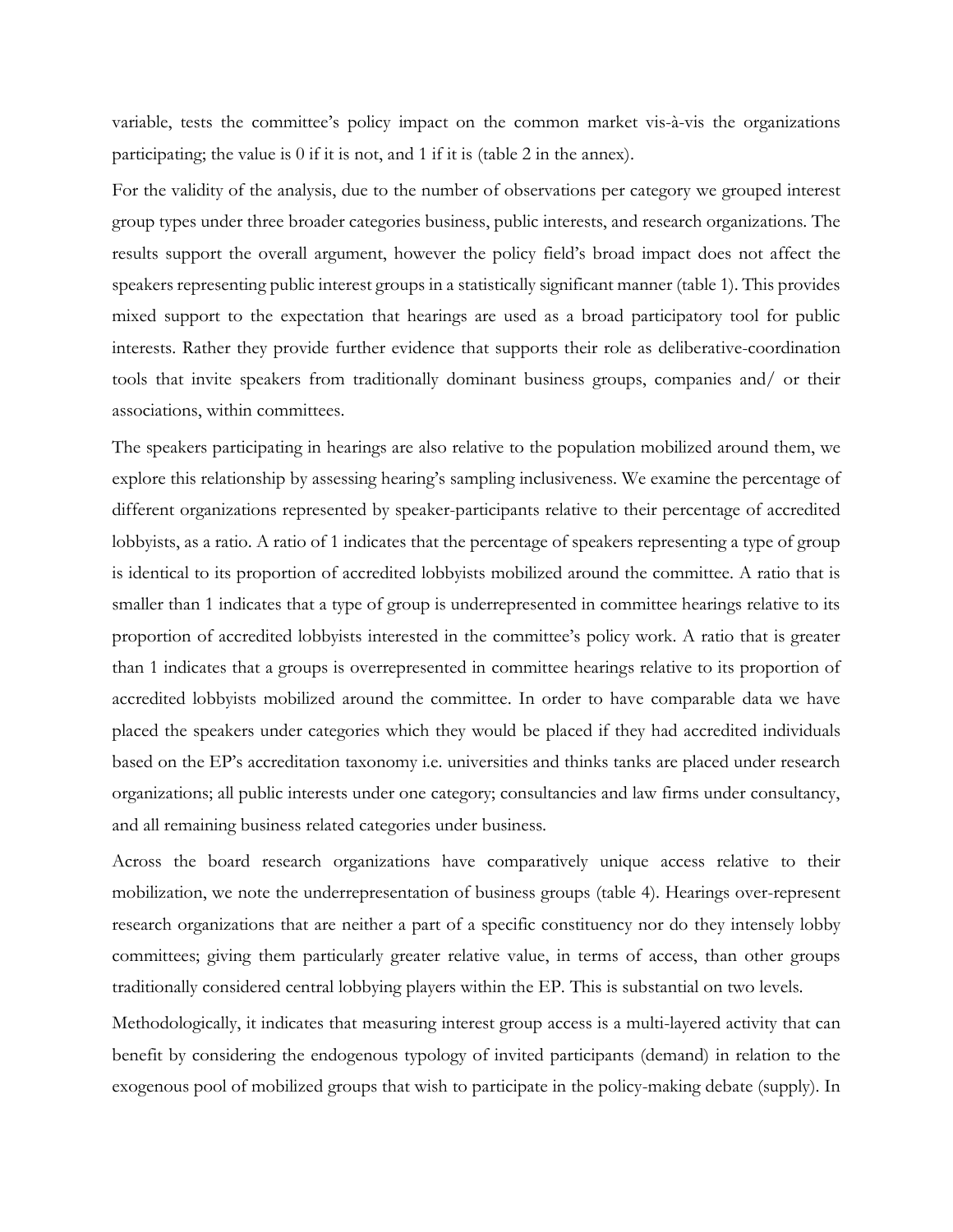other words, access has an absolute measurement but it also holds relative value, the results highlight the tension between these two dimensions. Additionally, they suggest an inclusiveness bias that access models using aggregate typologies may inherently contain. Because business and public interest groups are the most mobilized actors, we tend to underplay the access and impact of smaller interest group types.

Conceptually, information-access models become more nuanced by considering the variety of access gates allowing interest groups into the decision-making process, and variations in interest groups' access-value across them. In other words, the same interest group type may be valued differently in different procedures. Here we offer an example as to how such models can benefit from work that bridges the connection between supply/ mobilization at its broadest level, and explicit institutional demand/ access within specific procedures.

Table 3: Sampling Inclusiveness assesses the percentage of speakers representing a type organization in committee hearings (Relative Openness), relative to the organization's percentage of lobbyists actively mobilized (accredited) around the same committee.

|                           | <b>ECONsi</b> | <b>IMCOsi</b> | <b>LIBEsi</b> | Meansi |
|---------------------------|---------------|---------------|---------------|--------|
| Consultancy               | 0.27          | 0.17          | 0.16          | 0.20   |
| <b>Business Interests</b> | 0.71          | 0.85          | 0.44          | 0.67   |
| Public Interest           | 0.93          | 2.40          | 1.14          | 1.49   |
| Research Organization     | 14.85         | 13.39         | 8.90          | 12.38  |

Following we examine committees' outsider inclusiveness by assessing the ratio of speakers to the number of distinct organizations invited as a percentage. A score of 100% indicates that each speaker represented a different distinct interest group organization. A lower score indicates that some speakers represented a specific organization more than once, for example: a score of 90% indicates that 10% of the speakers represented a specific organization more than once. Across the board committees are more open to inviting different universities than any other group. While in some cases specific universities were invited to participate more than once, it is limited comparatively to other group categories. Interestingly, there is a core group of public interests repeatedly invited to hearings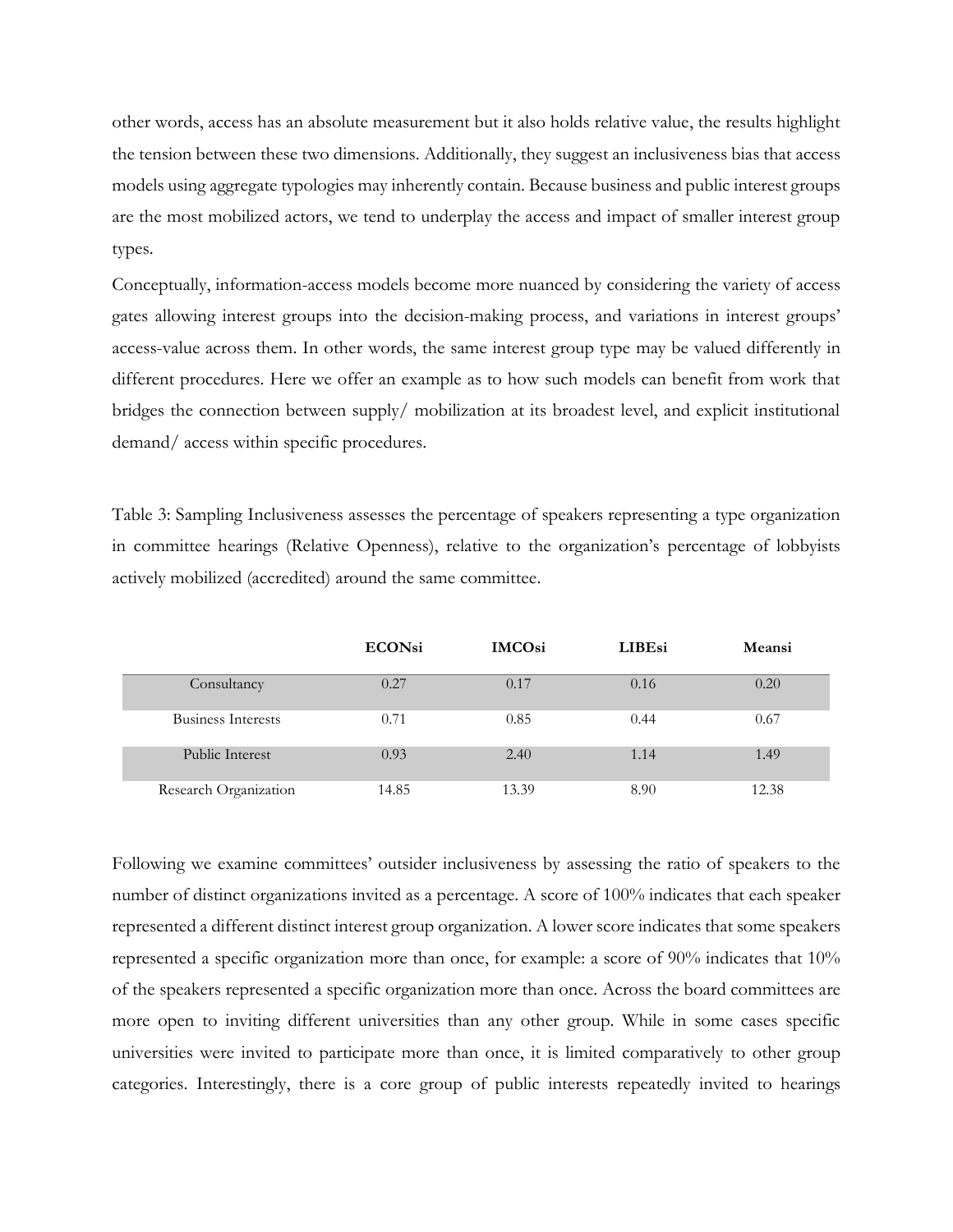particularly in committees dealing with issues closer to the common market. This may be because these committees are responsible for more technical files, specific public interest organizations have gained insider status by advancing their presence within a competitive field that has high-entry costs, associated with advanced expertise. By maintaining their dominance within their field of organizations they exclude other groups from the top as a way of maintaining preferential access. Once an organization gains access into the inner circle it has a privileged connection that reinforces its likelihood of socialization.

Table 4: Outsider inclusiveness, measures the percentage of speakers that correspond to a different distinct organization.

|                                      | <b>ECONoi</b> | <b>IMCOoi</b> | <b>LIBE</b> <sub>oi</sub> | Meanoi  |  |
|--------------------------------------|---------------|---------------|---------------------------|---------|--|
| Consultancy                          | 100.00%       | 100.00        | 100.00%                   | 100.00% |  |
| Law Firm                             | 100.00%       | 25.00%        | 100.00%                   | 75.00%  |  |
| <b>Business</b>                      | 84.85%        | 100.00%       | 100.00%                   | 94.95%  |  |
| <b>Business Association</b>          | 91.67%        | 76.12%        | 91.67%                    | 86.48%  |  |
| Professional/Trade Association       | 33.33%        | 100.00%       | 100.00%                   | 77.78%  |  |
| Trade Union                          | 100.00%       | 50.00%        | 50.00%                    | 66.67%  |  |
| Public Interest-Consumer Affairs     | 66.67%        | 41.67%        | $0.00\%$                  | 36.11%  |  |
| Public Interest-Foundation/ Platform | 100.00%       | 71.43%        | 57.14%                    | 76.19%  |  |
| Public Interest-Civil Society/NGO    | 42.86%        | 100.00%       | 88.57%                    | 77.14%  |  |
| Think Tank                           | $62.50\%$     | 66.67%        | 100.00%                   | 76.39%  |  |
| University                           | 90.91%        | 100.00%       | 100.00%                   | 96.97%  |  |
| Aggregate                            | 80.00%        | 72.03%        | 83.49%                    | 78.50%  |  |

Limiting the channels through which public inputs can be supplied in formal deliberation processes reaffirms positions on public interest 'astroturf representation (Kohler-Koch 2010). Simultaneously, it expands the net of institutional capture, as public interest groups appear to have a 'heavenly-chorus' of their own (Schlozman 1984). Dominant public interest groups that benefit from unparalleled formal access into committees become public agents with distinctive capacity. Committees that are responsive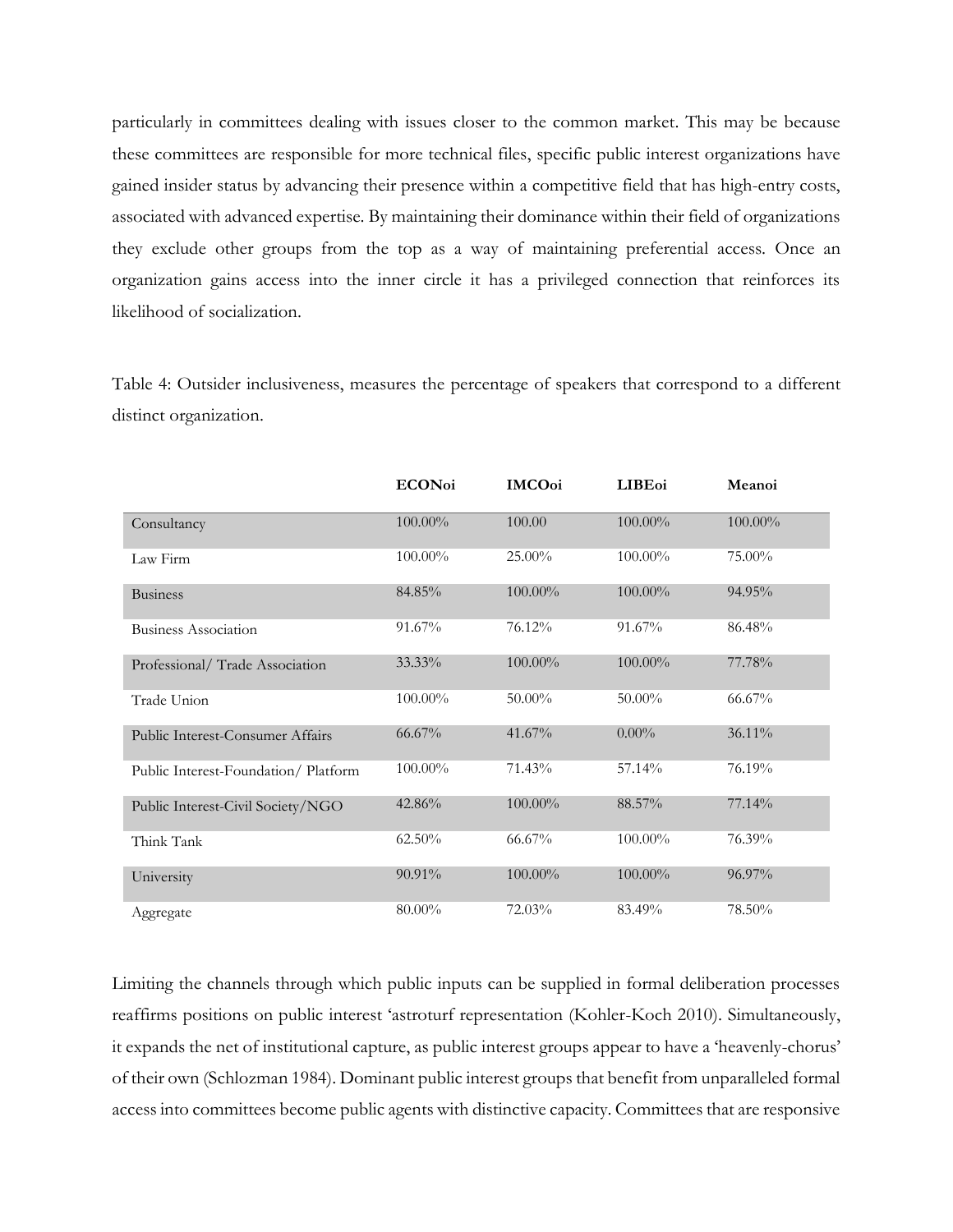to specific inputs limit other public interest channels. By default, this confines the committee's responsiveness to general issues of public interest re-invigorating concerns over these groups capacity to politicize debates and provide input legitimacy to the EU (Warleigh 2001). Additionally, it further dilutes support for the expectation that hearings serve as a way of enhancing public participation, and supports their role as deliberative-coordination tools. We point out that this does not demote the potential of institutional capture by business but rather emphasises its complexity.

Insofar the analysis focuses on the speakers representing different interest groups within specific committees' hearings. Nevertheless, committee's policy work may overlap impacting similar interests, at the same time interest groups have diverse policy interests and may mobilize beyond one specific committee. In this environment the same interest groups may participate in hearing across different committees, creating a distinct set of insiders with cross-committee access. The question that comes up as a result of the analysis is, to what extent are specific organizations invited across committees? To answer this question we conducted a network analysis examining the link between interest group participations and committees. Each interest group was given a unique code creating a data-set with 280 organizations and the number of participations across each committee's hearings; if an actor was invited to a committee's hearing this created a tie with that committee. The thickness of the line indicates how strong the link is, i.e. how often a group was invited to hearings; following we isolated specific interest groups invited to at least two committees' hearings

The analysis led to 11 organizations that participated in more than one committee: 4 research organizations (orange); 4 public interest groups (green), 3 business groups (light blue); 2 of these 11 organizations were invited by all three committees: 1 business organization (code number 34) and one research organization (code number 40). We note that following from the nature of the policy good, committees that impact broader constituencies (IMCO) are better connected with other committees; conversely committees that are responsible for policy with targeted impact see fewer linkages between them (LIBE, ECON).

The results echo our analysis so far in a distinct way. Across a large population of interest groups, we observe a limited inner circle across committees, whose breakdown sees an equal distribution across types of groups. That is to say, overall interest groups' speakers participate within specific committees. Nevertheless, at the centre of the network lies a business organization (specifically an EU level business association, BUSINESSEUROPE) with strong ties to IMCO (small outsider inclusiveness),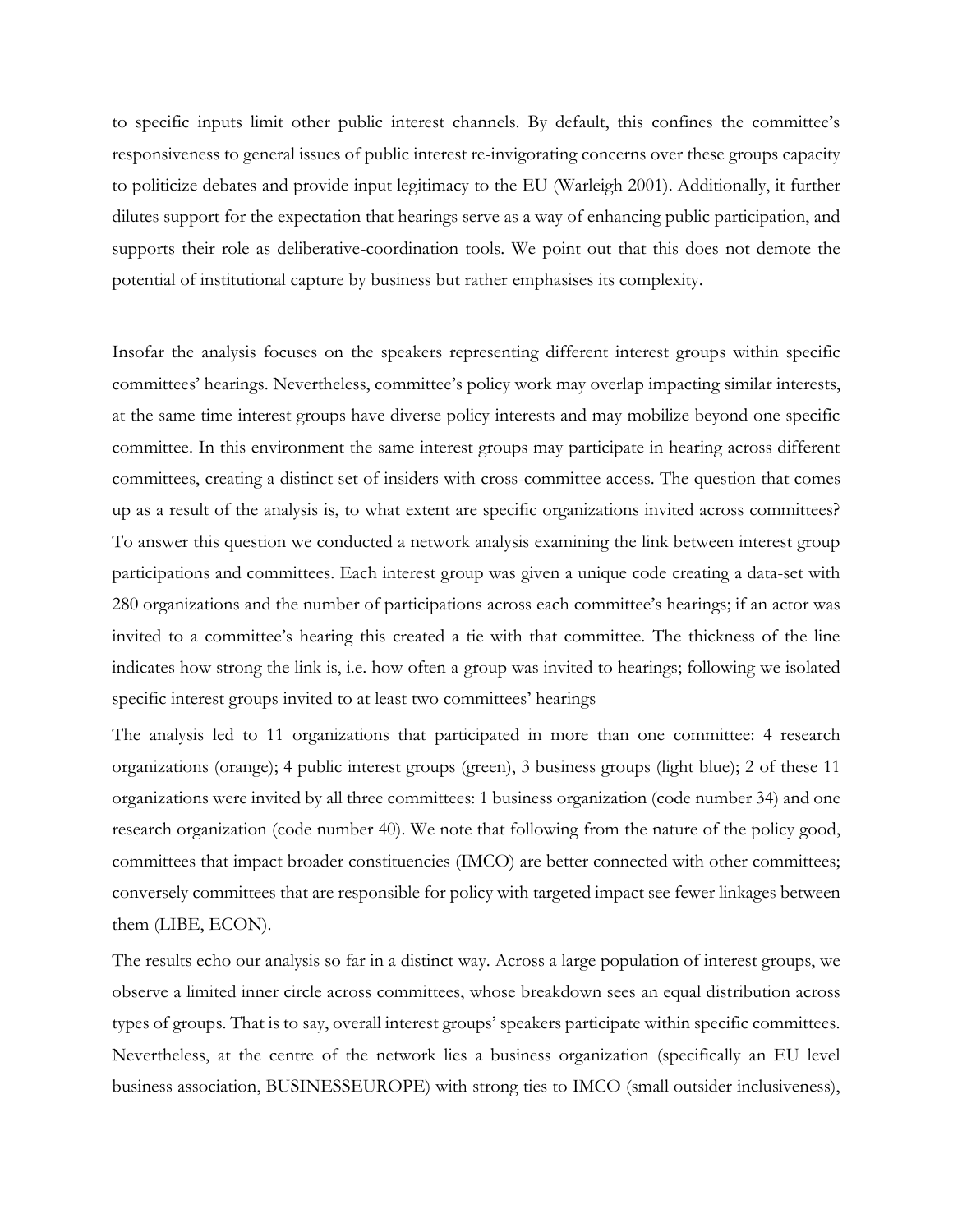underscoring the top-end role these groups have in Brussels while supporting hearings' deliberativecoordination role. While the other group at the centre of the network is a research organization (specifically an EU level think tank, the Centre for European Policy Studies) highlighting committees' demand for scientific expertise.

Figure 2: Network analysis showing specific organizations speaking at more than one committee (business light blue, public interest light green, research organization orange).



# **5| DISCUSSION - IMPLICATIONS**

Based on our analyses the results do not support that hearings serve as a political arena that aims to increase citizens' participation via public interest groups. Instead, hearings play a hybrid role between epistemic procedures that value substantially research organizations (in relative and absolute measures), and secondly a deliberative-coordination role that values 'cheap-talk' with their central constituencies (in absolute measure). As such, these procedures are primed to be epistemic while providing absolute access to constituencies directly affected. Additionally, we find that the openness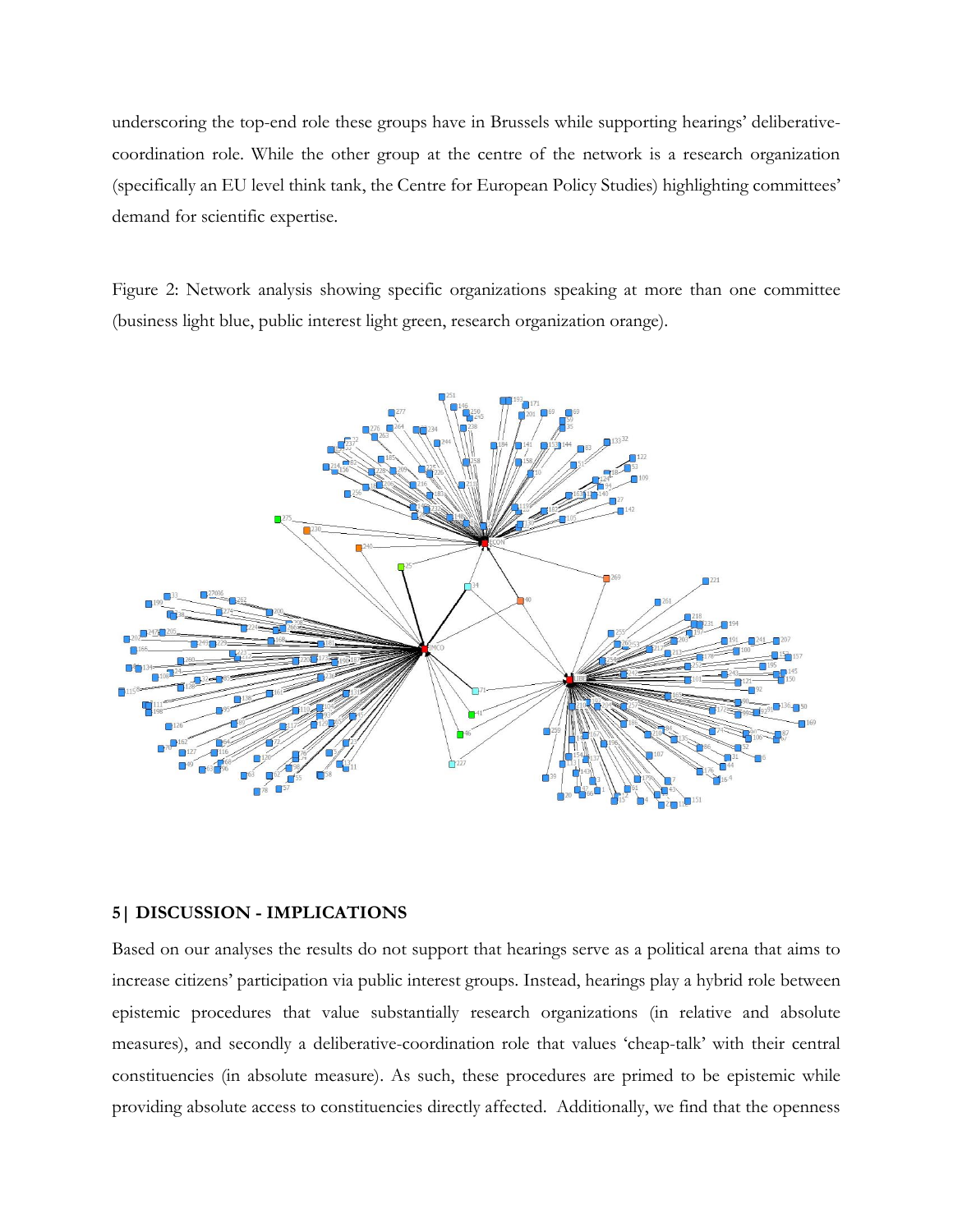and inclusiveness patterns observed reflect the multi-faceted nature of access. By constructively assessing the aggregate supply side relative to a focused institutional demand side perspective we contribute to a nuanced understanding of access in the EP. This also underscores the potential variation of access-badges across different, for example, procedures.

How we evaluate these procedures depends on our analytic lens. If we evaluate their capacity as tools that increase civic engagement hearings throughput legitimacy scores will be low. They are not powerful deliberation tools in a sense that ideal, participatory, or even realistic deliberative frameworks would suggest (Bohman 1998). If hearings are a link that improves committee input and output legitimacy, hearings appear to be linked closer to outputs much in line with proponents of an outcome legitimate EU (Majone 1998; Scharpf 1999). In this context, if we assess hearings as deliberation procedures that lead to policy outcomes, whose invitees provide 'scientific' 'representative' and 'justificatory' expertise, then they hold throughput legitimacy.

Nevertheless, while the results suggest that hearings are used primarily as a tool geared towards outcomes, this does not necessarily improve the committees' overall legitimacy. Despite being charged with improving the EU's political legitimacy through additional authority, committees are actively seeking to depoliticize their decision-making. As such, the only institution that could potentially bring politics into policy aims for its further technocrat-isation. Moreover, it is disconcerting when taking into account that the committees examined represent some of the most active committees in the 7<sup>th</sup> legislature. In other words, though hearings serve a hybrid purpose rather than a singular role, balancing the EU's outputs with responsive civic inputs is not one of them (Bellamy 2010).

To an extent the invitees reflect committees' resource constraints. Democratic deliberation and representation cost, considering the resources provided the EP may have been given a mandate too broad to cover. As the institution needs to produce substantial outputs, hearings are used to address resource shortages. While insiders will always exist because of capacity limitations to socialize with multiple broad networks, constrained administrative resources exasperate the effect. Committees could improve their openness and inclusiveness if they had the capacity to socialize with other actors. Additional staffing provided to secretariats could allow them as well as MEPs to assess broader inputs formally through additional hearings. Increasing the size of the research service further could reduce demand for outsider research organizations and provide space for other organizations to participate in committee hearings.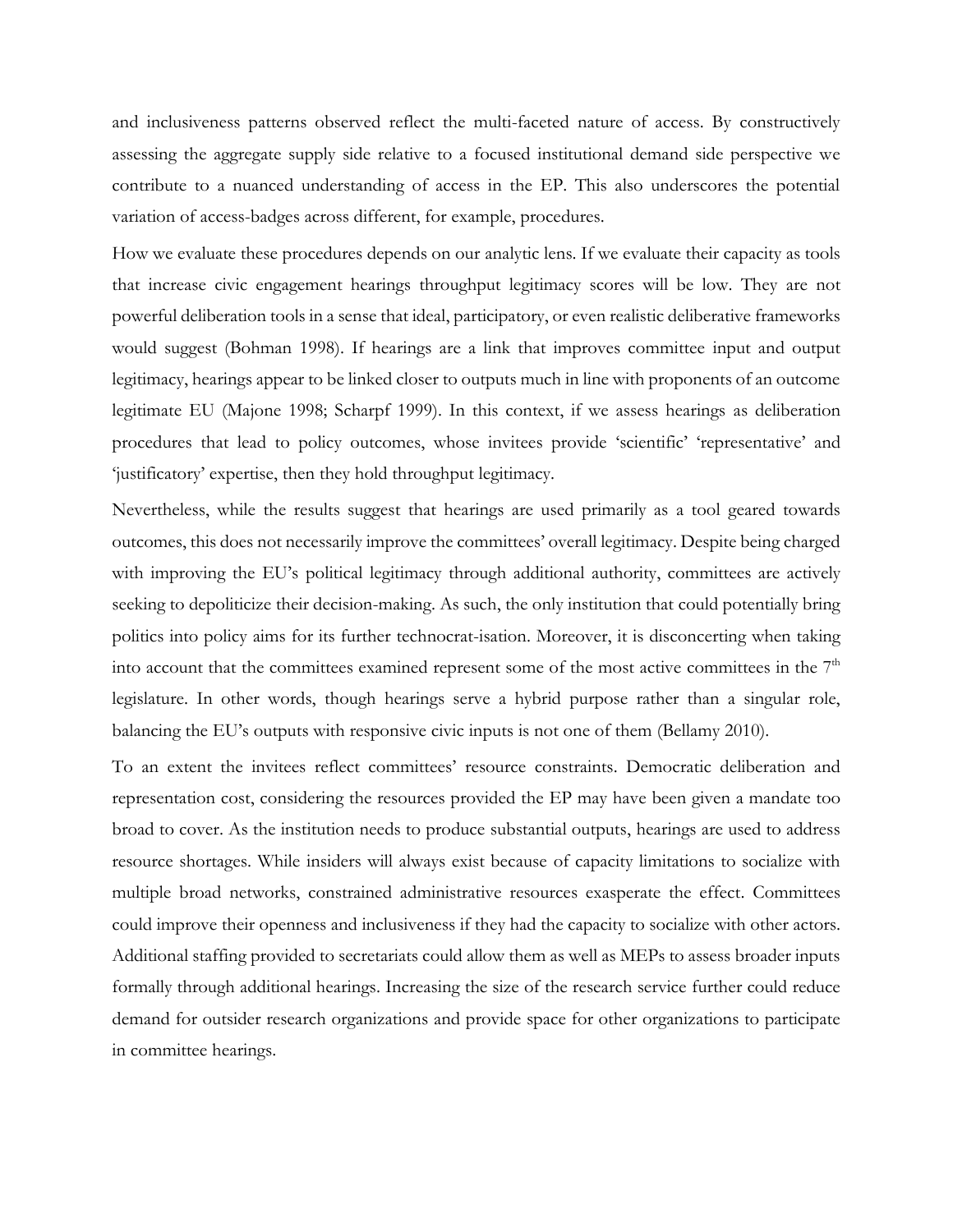Finally, accepting that civic involvement in policy deliberation has a beneficial impact on policy outcomes, the EP could borrow solutions from the Commission's toolkit. For example, granted additional resources committees could employ online policy consultations, or town hall meetings to enhance public interest group participation in policy deliberation. Such an undertaking would highlight that within the framework of representative democracy, different deliberative components can contribute to its overall legitimacy.

## **6| CONCLUSIONS**

In this paper, we concentrated on the EP's committee hearings as an understudied area of European governance. Our primary aim was to assess which interest groups gain access to hearing, and by doing so better understand hearings' capacity to improve the EU's procedural legitimacy, its throughputs. Building on theoretical work on deliberative democracy, and information-exchange we argued that the EP's hearings can serve three potential purposes: (i) deliberative-coordinative; (ii) epistemic; (iii) enhancing public participation. Because the committee gives access to organizations and individuals to attend hearings, their purpose will dictate the typology of the invitees. Drawing from the literature we took up two defining criteria relevant to this study, deliberative procedure's openness and inclusiveness towards interest groups. Elaborating on these criteria we developed empirical measures, which we applied on an entire population of hearings across three committees of the  $7<sup>th</sup>$  legislature (2009-2014); creating an original dataset that provided a unique snapshot into the EP and its interaction with interest groups.

Our analyses indicate that hearings serve a hybrid purpose. Supporting hearings' deliberativecoordinative role, we observe at the top-end a core group of gatekeepers representing the dominant constituencies affected by the committee's policy good (business organizations and/ or public interest groups). As specific groups participate repeatedly in hearings, committees formalize a distinct cluster of organizations forming an inner circle that defines the broad lines of the agenda, and acts as a policy interlocutor. Simultaneously, as MEPs try to maintain an open debate and forge majoritarian ground, they use hearings as an epistemic procedure that de-politicizes debates and allows the policy-making process to produce outputs uninterrupted. Research organizations have unique access in relative terms, indicating committees' demand for neutral third party expertise and space for blue-sky thinking. Finally, hearings appear to be more closely linked to outcomes rather than responsive inputs. Indicatively, public interest groups observe a greater share of insider groups, highlighting the limited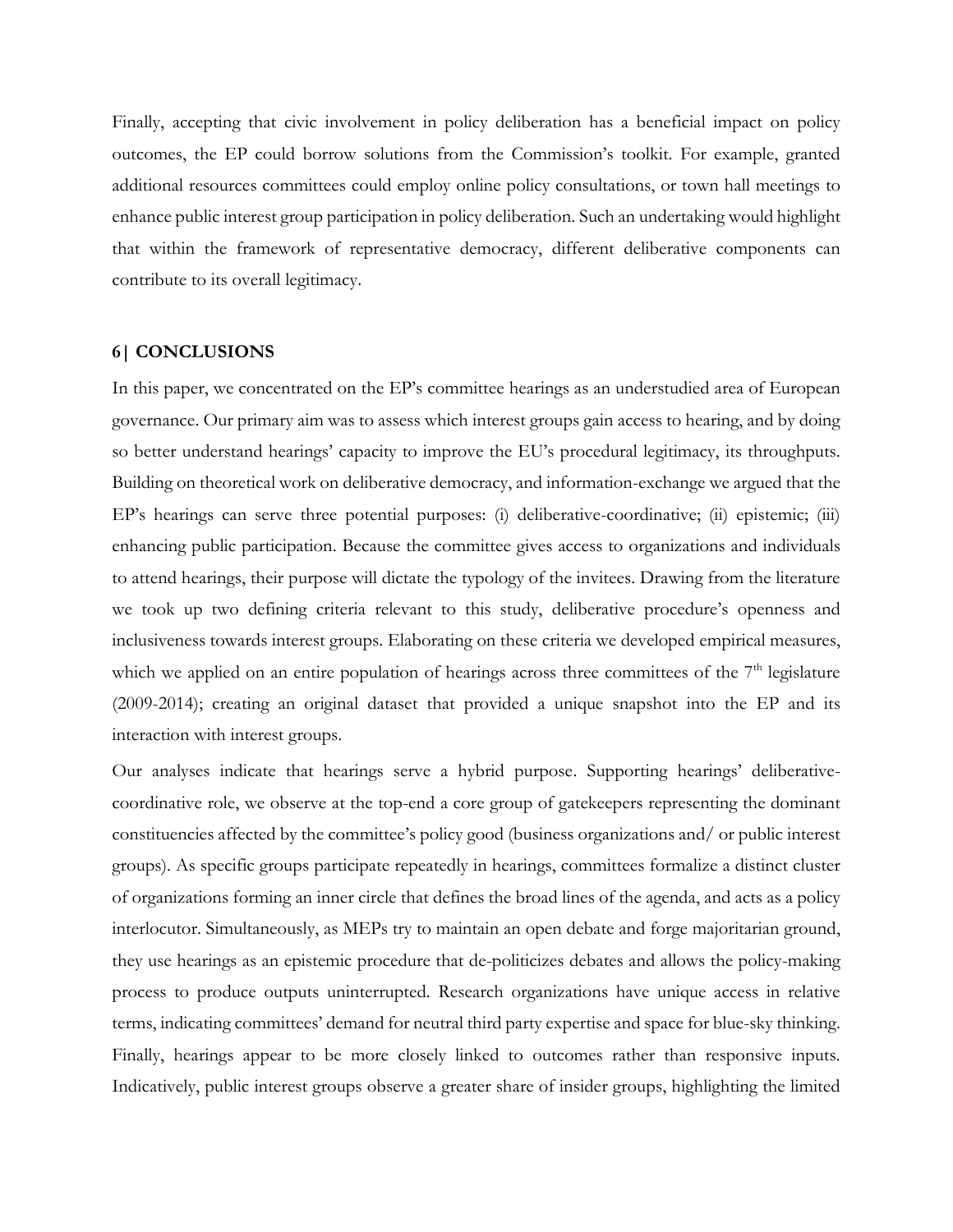input channels the same organizations can provide to deliberation. The results do not lend support to hearings' role as a tool that enhances civil society participation in policy-making procedures.

The paper contributes to theoretical discussions on assessing the quality of deliberation procedures. It is perhaps simplistic to assume that such procedures can serve only one purpose, and therefore that we can evaluate them based through one-dimensional frames. Polities such as the EU's generate hybrid forms of deliberation seeking to tick the boxes of different criteria within a specific procedure at the same time. Conceptually, this demands frameworks that can encompass potentially competing schools of thought under the same space. The legitimacy of these procedures cannot be understood via dichotomizing mechanisms, but through an analytic lens that can evaluate different legitimacy objectives e.g. inputs and outputs. To that end, this paper employed throughput legitimacy and the criteria it provides as a conceptual framework allowing us to set a rich theoretical scene, to develop empirical tools for its testing, and offered the necessary flexibility for the interpretation of its results. We find that further research combining the literature within democratic theory with empirical work on procedural legitimacy offers a potentially fruitful, and timely, future research direction in European governance.

#### ACKNOWLEDGEMENTS

The authors would like to thank the two referees for their constructive comments. The paper also benefitted from discussions with colleagues, we would especially like to thank Richard Bellamy, Morten Egeberg, Andreas Eriksen, Markus Jachtenfuchs, Brigid Laffan, Johan P. Olsen, Thomas Risse, Albert Weale, and Michael Zürn for their valuable inputs.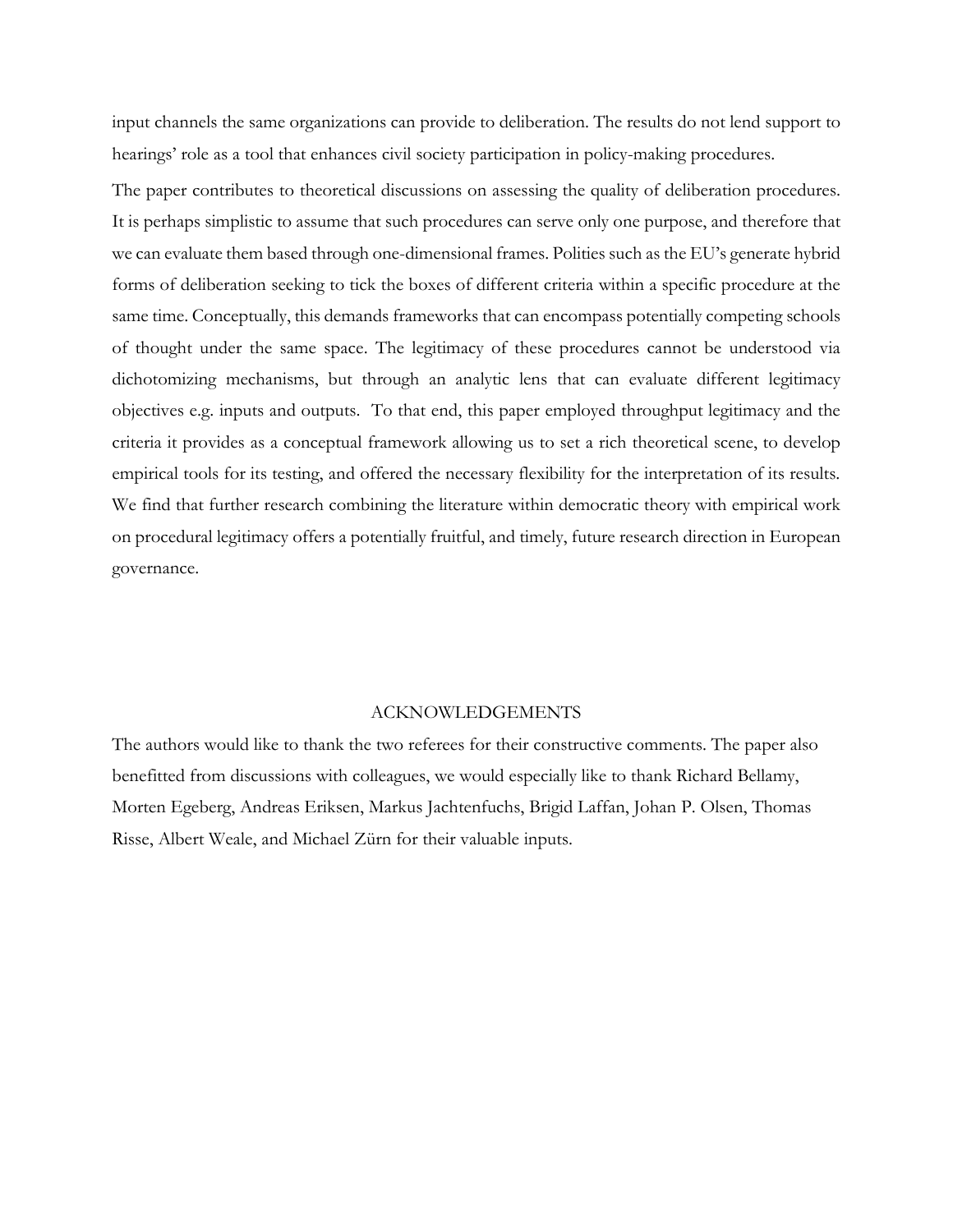# **REFERENCES**

Adams, B. (2004). Public Meetings and the Democratic Process. *Public Administration Review, 64(1),* 43-54.

Austen-Smith, D. (1990). Information and Influence: Lobbying for Agendas and Votes. *American Journal of Political Science,* 37(3), 789-833.

Bellamy, R. (2010). Democracy without democracy? Can the EU's democratic "outputs" be separated from the democratic "inputs" provided by competitive parties and majority rule? *Journal of European Public Policy*, *17*(1), 2–19.

Benedetto, G. (2005). Rapporteurs as legislative entrepreneurs: the dynamics of the codecision procedure in Europe's parliament. *Journal of European Public Policy*, *12*(1), 67–88.

Benhabib, S. (1994). Deliberative rationality and models of democratic legitimacy. *Constellations,* 1(1).

Bohman, J. (1998). Survey Article: The coming age of deliberative democracy. *Journal of Political Philosophy,* 6(4), 400-425.

Bouwen, P. (2004). The Logic of Access to the European Parliament: Business Lobbying in the Committee on Economic and Monetary Affairs. *JCMS: Journal of Common Market Studies*, *42*(3), 473– 495.

Broscheid, A., & Coen, D. (2003). Insider and Outsider Lobbying of the European Commission: An Informational Model of Forum Politics. *European Union Politics*, *4*(2), 165–189.

Bunea, A. (2017). Designing stakeholder consultations: Reinforcing or alleviating bias in the European Union system of governance? *European Journal of Political Research*, 56, 46–69.

Cohen, J. (1996). Procedure and Substance in Deliberative Democracy in *Deliberative Democracy Essay on Reason and Politics.* Eds. Bohman J. and William R. MIT Press: Cambridge Massachusetts.

Chaqués-Bonafont L and Muñoz Márquez LM (2016) Explaining interest group access to parliamentary committees. *West European Politics,* 39(6): 1276-1298.

Christou G. & Simpson S. (2011) The European Union, multilateralism and the global governance of the Internet, Journal of European Public Policy, 18 (2): 241-257.

Christou, G. & Simpson, S. (2006). The Internet and Public-Private Governance in the European Union. Journal of Public Policy, 26 (1): 43-61.

Coen, D., Katsaitis, A. (2015) Institutional & Constitutional Aspects of Special Interest Representation. *European Parliament Study*. Available at: doi: [10.2861/78992.](http://www.europarl.europa.eu/RegData/etudes/STUD/2015/519229/IPOL_STU(2015)519229_EN.pdf)

Coen, D. & Katsaitis, A. (2013). Chameleon Pluralism in the EU: An Empirical Study of the European Commission interest group density and diversity across policy domains. *Journal of European Public Policy,*  20 (8): 1104-1119.

Commission of the European Community (2001) European governance: a white paper. COM (2001) 428 final.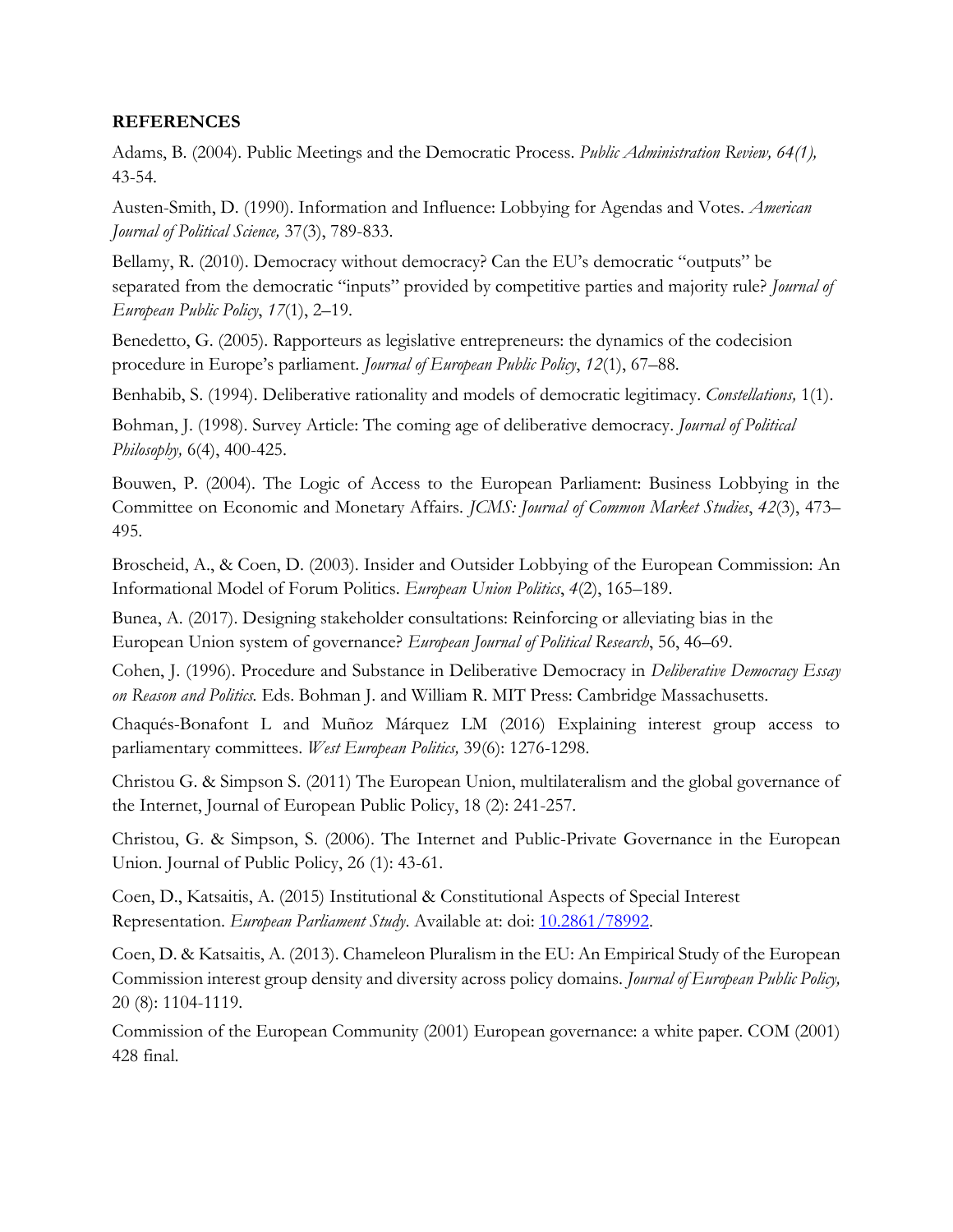Costello R, Thomson R. (2010). 'The nexus of bicameralism: 'Rapporteurs' impact on decision outcomes in the European Union'. *European Union Politics,* 12(3), 337-357.

Egeberg, M., Schaefer, G. and Trondal, J. 2003. The many faces of EU committee governance. *West European Politics*, 26(3): 19–40.

Eising, R. (2007). The access of business interests to EU institutions: towards elite pluralism? *Journal of European Public Policy,* 14(3), 384-403.

Eriksen, E. O., Fossum, E. (2002). Democracy in the European Union: Integration through Deliberation? Routledge.

Estlund, D. M. (2009). Democratic Authority: a Philosophical Framework. Princeton University Press.

Euractive (2017). EU Mandatory register for lobbyists, a baby step towards full transparency. Available at: [https://www.euractiv.com/section/politics/news/eu-mandatory-register-for-lobbyists](https://www.euractiv.com/section/politics/news/eu-mandatory-register-for-lobbyists-a-baby-step-towards-full-transparency/)[a-baby-step-towards-full-transparency/](https://www.euractiv.com/section/politics/news/eu-mandatory-register-for-lobbyists-a-baby-step-towards-full-transparency/)

Farrel, J., Rabin, M. (1996). Cheap-Talk. *Journal of Economic Perspectives,* 10(3): 103-118.

Fasone, C., & Lupo, N. (2015). Transparency vs. Informality in Legislative Committees: Comparing the US House of Representatives, the Italian Chamber of Deputies and the European Parliament. *Journal of Legislative Studies*, 21(3), 342-359.

Garrett, G. & Tsebelis G. (2000). Legislative Politics in the European Union. *European Union Politics,*  1 (1): 9-36.

Héritier, A. 2003: Composite democracy in Europe. The role of transparency and access to information, in: Journal of European Public Policy 10/5, 814-33.

Hix, S., Lord, C. (1997) Political Parties and the European Union. Macmillan Publishers Ltd.

Hsieh, HF., Shannon, S. (2005). Three approaches to qualitative content analysis. *Qualitative Health Research*, 15 (9), 1277-1288.

Joerges, C., Neyer, J. (1997). From intergovernmental bargaining to deliberative political processes: the constitutionalisation of comitology. *European Law Journal*, 3(3), 273-279.

Kohler-Koch, B. (2010). Civil society and EU democracy: astroturf representation? *Journal of European Public Policy* 17 (1): 100-116.

Krippendorff, K. (2004). Reliability in content analysis. Some common misconceptions and recommendations. *Human Communication Research,* 30(3), 411-433.

Leyden K. M. (1995) Interest Group Resources and Testimony at Congressional Hearings. *Legislative Studies Quarterly* 20 (3): 431-439.

Lowi, T.J. (1972) 'Four systems of policy, politics, and choice', *Public Administration Review* 32(4): 298– 310.

Majone, G. (1998). Europe's "Democratic Deficit": The Question of Standards. *European Law Journal*, *4*(1), 5–28.